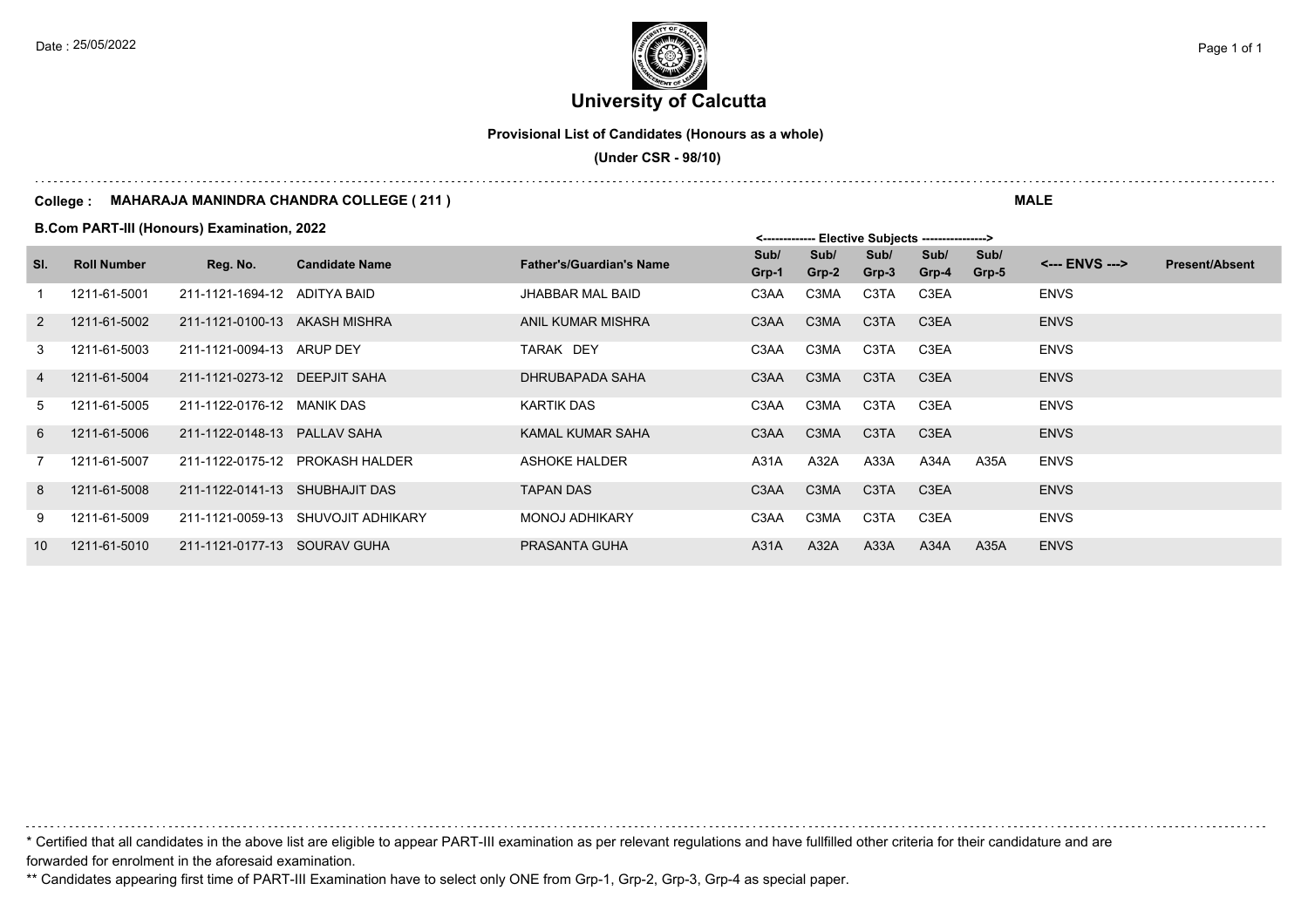**University of Calcutta**  Date : 25/05/2022 **Page 1 of 3**  $\left| \frac{1}{2} \right|$ 

**Provisional List of Candidates (Failed Subject)**

 **(Under CSR - 62/16)**

#### **College : MAHARAJA MANINDRA CHANDRA COLLEGE ( 211 )**

**B.Com PART-III (General) Examination, 2022**

|                           |              | <b>B.COM PART-IN (General) Examination, 2022</b> |                                 |                                 |               |               | <-------------- Elective Subiects ----------------> |               |               |                |                       |
|---------------------------|--------------|--------------------------------------------------|---------------------------------|---------------------------------|---------------|---------------|-----------------------------------------------------|---------------|---------------|----------------|-----------------------|
| SI.<br><b>Roll Number</b> |              | Rea. No.                                         | <b>Candidate Name</b>           | <b>Father's/Guardian's Name</b> | Sub/<br>Grp-1 | Sub/<br>Grp-2 | Sub/<br>Grp-3                                       | Sub/<br>Grp-4 | Sub/<br>Grp-5 | <--- ENVS ---> | <b>Present/Absent</b> |
|                           |              |                                                  |                                 |                                 |               |               |                                                     |               |               |                |                       |
|                           | 1211-56-0001 |                                                  | 211-1221-0294-16 SAJIDA KHATOON | SK SAIDUL ISLAM                 | A31G          | A32G          | A33G                                                |               |               |                |                       |

\* Certified that all candidates in the above list are eligible to appear PART-III examination as per relevant regulations and have fullfilled other criteria for their candidature and are forwarded for enrolment in the aforesaid examination.

\*\* Candidates appearing first time of PART-III Examination have to select only ONE from Grp-1, Grp-2, Grp-3, Grp-4 as special paper.

**FEMALE**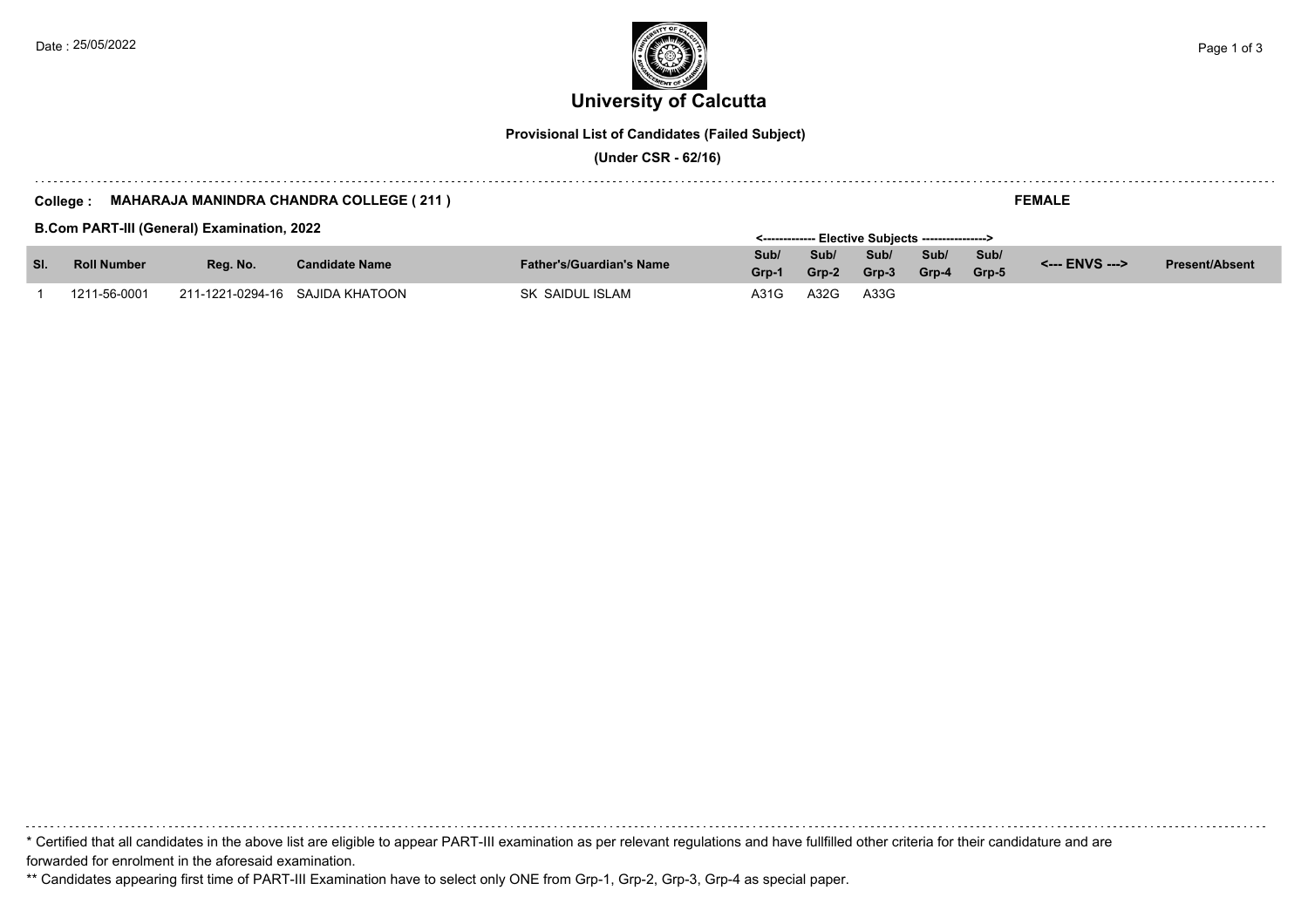### **University of Calcutta**  Date : 25/05/2022 **Page 2 of 3**  $\left($   $\frac{1}{2}$   $\left($   $\frac{1}{2}$   $\frac{1}{2}$   $\right)$   $\left($   $\frac{1}{2}$   $\frac{1}{2}$   $\frac{1}{2}$   $\frac{1}{2}$   $\frac{1}{2}$   $\frac{1}{2}$   $\frac{1}{2}$   $\frac{1}{2}$   $\frac{1}{2}$   $\frac{1}{2}$   $\frac{1}{2}$   $\frac{1}{2}$   $\frac{1}{2}$   $\frac{1$

**Provisional List of Candidates (Failed Subject)**

 **(Under CSR - 98/10)**

#### **College : MAHARAJA MANINDRA CHANDRA COLLEGE ( 211 )**

**B.Com PART-III (General) Examination, 2022**

|     |                    |                                 |                                     |                                 |               |               | <b>LIGALITE ARMIGALS</b> |               |               |                |                       |
|-----|--------------------|---------------------------------|-------------------------------------|---------------------------------|---------------|---------------|--------------------------|---------------|---------------|----------------|-----------------------|
| SI. | <b>Roll Number</b> | Reg. No.                        | <b>Candidate Name</b>               | <b>Father's/Guardian's Name</b> | Sub/<br>Grp-1 | Sub/<br>Grp-2 | Sub/<br>Grp-3            | Sub/<br>Grp-4 | Sub/<br>Grp-5 | <--- ENVS ---> | <b>Present/Absent</b> |
| 2   | 1211-56-5001       | 211-1221-1413-12 APARNA BASAK   |                                     | <b>JIBAN BASAK</b>              | A31G          |               |                          |               |               |                |                       |
| 3   | 1211-56-5002       | 211-1221-1384-12 CHITRA PAUL    |                                     | <b>GOUR GOPAL PAUL</b>          | A32G          |               |                          |               |               |                |                       |
| 4   | 1211-56-5003       |                                 | 211-1221-0223-13 INDERPREET KAUR    | <b>KULWANT KAUR</b>             | A31G          |               |                          |               |               |                |                       |
| 5   | 1211-56-5004       | 211-1221-1611-12 LABONI SARKAR  |                                     | <b>GOUTAM SARKAR</b>            | A31G          | A32G          | A33G                     |               |               |                |                       |
| 6   | 1211-56-5005       |                                 | 211-1221-0293-14 MOUMITA MONDAL     | <b>SAMIR MONDAL</b>             | A33G          |               |                          |               |               |                |                       |
| 7   | 1211-56-5006       |                                 | 211-1221-0192-14 MOUSUMI BISWAS     | AMAR NATH BISWAS                | A31G          | A32G          | A33G                     |               |               |                |                       |
| 8   | 1211-56-5007       | 211-1221-1285-12 MOUSUMI DAS    |                                     | <b>DULAL DAS</b>                | A31G          | A32G          | A33G                     |               |               |                |                       |
| 9   | 1211-56-5008       |                                 | 211-1221-0220-14 NEHA KUMARI SHAW   | OM PRAKASH SHAW                 | A31G          | A32G          | A33G                     |               |               |                |                       |
| 10  | 1211-56-5009       | 211-1221-1522-12 NEHA SHAW      |                                     | NARAYAN CHANDRA SHAW            | A31G          | A32G          | A33G                     |               |               |                |                       |
| 11  | 1211-56-5010       | 211-1221-0333-12 PAMELA BISWAS  |                                     | <b>SANJIT BISWAS</b>            | A31G          |               |                          |               |               |                |                       |
| 12  | 1211-56-5011       | 211-1224-0303-14 PRITI KARMAKAR |                                     | PARTHA SARATHI KARMAKAR         | A31G          | A32G          | A33G                     |               |               |                |                       |
| 13  | 1211-56-5012       | 211-1221-1475-12 PRIYA GUPTA    |                                     | DEEPAK KR GUPTA                 | A33G          |               |                          |               |               |                |                       |
| 14  | 1211-56-5013       |                                 | 211-1221-1564-12 PUJA KUMARI PANDEY | <b>GOURI SANKAR PANDEY</b>      | A31G          | A32G          | A33G                     |               |               |                |                       |
| 15  | 1211-56-5014       | 211-1223-0106-14 PUJA ORAON     |                                     | LITU ORAON                      | A31G          | A32G          | A33G                     |               |               |                |                       |
| 16  | 1211-56-5015       | 211-1221-1616-12 PUJA SAHA      |                                     | <b>BISHNU SAHA</b>              | A33G          |               |                          |               |               |                |                       |
| 17  | 1211-56-5016       | 211-1221-1360-12 PUTUL JHA      |                                     | AMARNATH JHA                    | A31G          | A32G          | A33G                     |               |               |                |                       |
| 18  | 1211-56-5017       | 211-1221-0165-12 RIMA DEY       |                                     | <b>RAM KRISHNA DEY</b>          | A31G          | A32G          | A33G                     |               |               |                |                       |
| 19  | 1211-56-5018       |                                 | 211-1221-0201-14 RINA KUMARI GUPTA  | <b>MOHAN LAL GUPTA</b>          | A31G          |               |                          |               |               |                |                       |

\* Certified that all candidates in the above list are eligible to appear PART-III examination as per relevant regulations and have fullfilled other criteria for their candidature and are forwarded for enrolment in the aforesaid examination.

\*\* Candidates appearing first time of PART-III Examination have to select only ONE from Grp-1, Grp-2, Grp-3, Grp-4 as special paper.

**FEMALE**

 $\mathsf{E}$ lective Subjects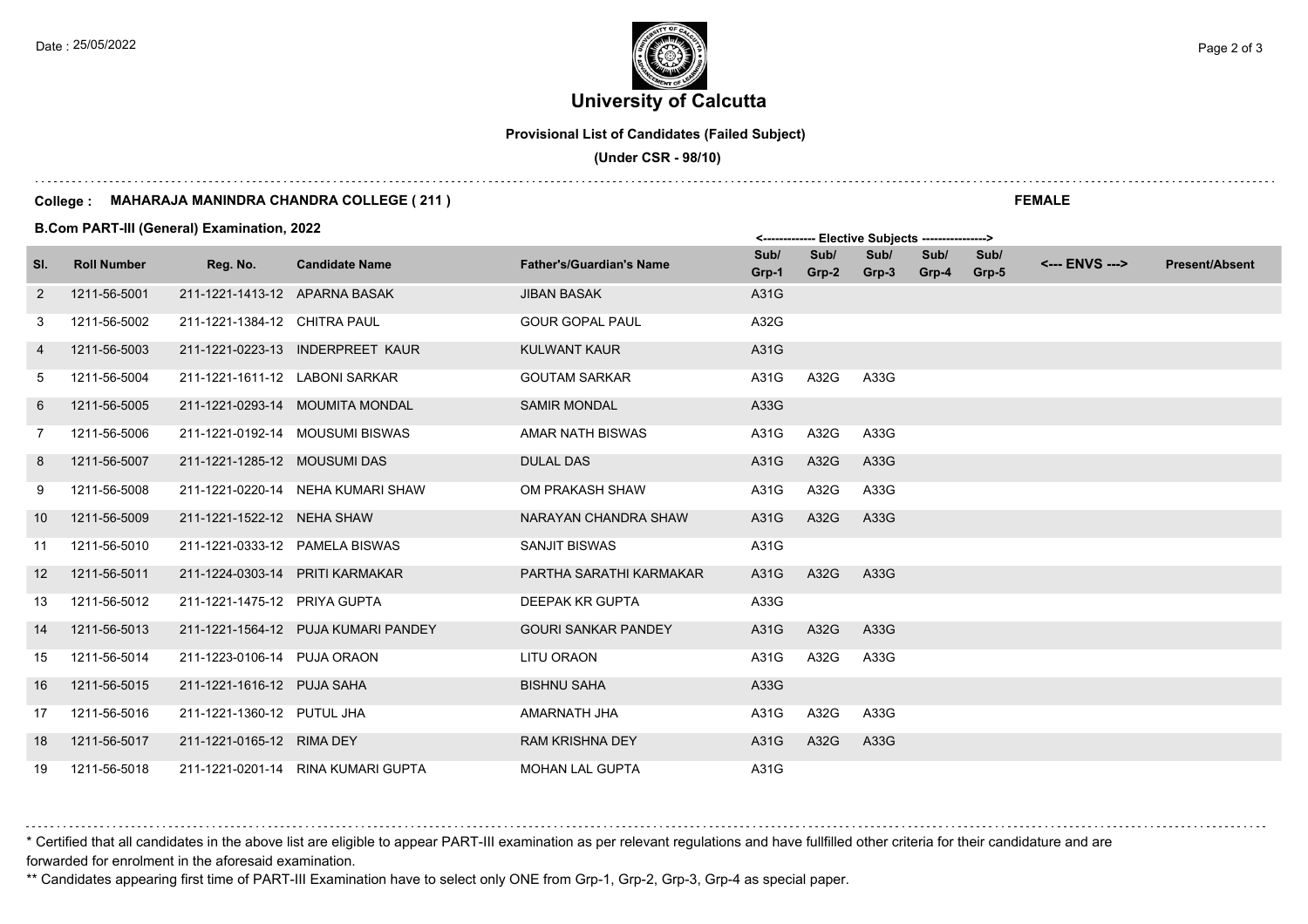**University of Calcutta**  Date : 25/05/2022 **Page 3 of 3**  $\left[\frac{1}{2}\right]$ 

**Provisional List of Candidates (Failed Subject)**

 **(Under CSR - 98/10)**

#### **College : MAHARAJA MANINDRA CHANDRA COLLEGE ( 211 )**

**B.Com PART-III (General) Examination, 2022**

|           |                    |                              |                                       |                                 | <b>LIGGING OUDIGGLS</b> ------------------ |         |       |       |       |                |                       |
|-----------|--------------------|------------------------------|---------------------------------------|---------------------------------|--------------------------------------------|---------|-------|-------|-------|----------------|-----------------------|
| SI.       | <b>Roll Number</b> | Reg. No.                     | <b>Candidate Name</b>                 | <b>Father's/Guardian's Name</b> | Sub/                                       | Sub/    | Sub/  | Sub/  | Sub/  | <--- ENVS ---> | <b>Present/Absent</b> |
|           |                    |                              |                                       |                                 | Grp-1                                      | $Grp-2$ | Grp-3 | Grp-4 | Grp-5 |                |                       |
| <b>20</b> | 1211-56-5019       | 211-1221-1441-12 RUMA SHARMA |                                       | SIYARAM SHARMA                  | A31G                                       |         |       |       |       |                |                       |
| 21        | 1211-56-5020       |                              | 211-1221-0338-13 SANCHITA CHAKRABORTY | SWARUP CHAKRABORTY              | A31G                                       |         |       |       |       |                |                       |
| <b>22</b> | 1211-56-5021       |                              | 211-1221-0219-14 SHAHEEN AFROZ        | <b>LATE ASGAR ALI</b>           | A33G                                       |         |       |       |       |                |                       |
| 23        | 1211-56-5022       |                              | 211-1221-0396-12 SHARMISTHA DEY       | <b>GOUR CHANDRA DEY</b>         | A31G                                       |         |       |       |       |                |                       |
| 24        | 1211-56-5023       | 211-1221-0491-15 SOMA DAS    |                                       | <b>BABU DAS</b>                 | A31G                                       |         |       |       |       |                |                       |
| 25        | 1211-56-5024       | 211-1221-0242-14             | SWAGATA GHOSH                         | SANJOY GHOSH                    | A33G                                       |         |       |       |       |                |                       |
| 26        | 1211-56-5025       | 211-1221-0208-14             | SWETA SHARAN                          | KANCHAN KUMAR SHARAN            | A31G                                       | A32G    | A33G  |       |       |                |                       |

\* Certified that all candidates in the above list are eligible to appear PART-III examination as per relevant regulations and have fullfilled other criteria for their candidature and are forwarded for enrolment in the aforesaid examination.

\*\* Candidates appearing first time of PART-III Examination have to select only ONE from Grp-1, Grp-2, Grp-3, Grp-4 as special paper.

**FEMALE**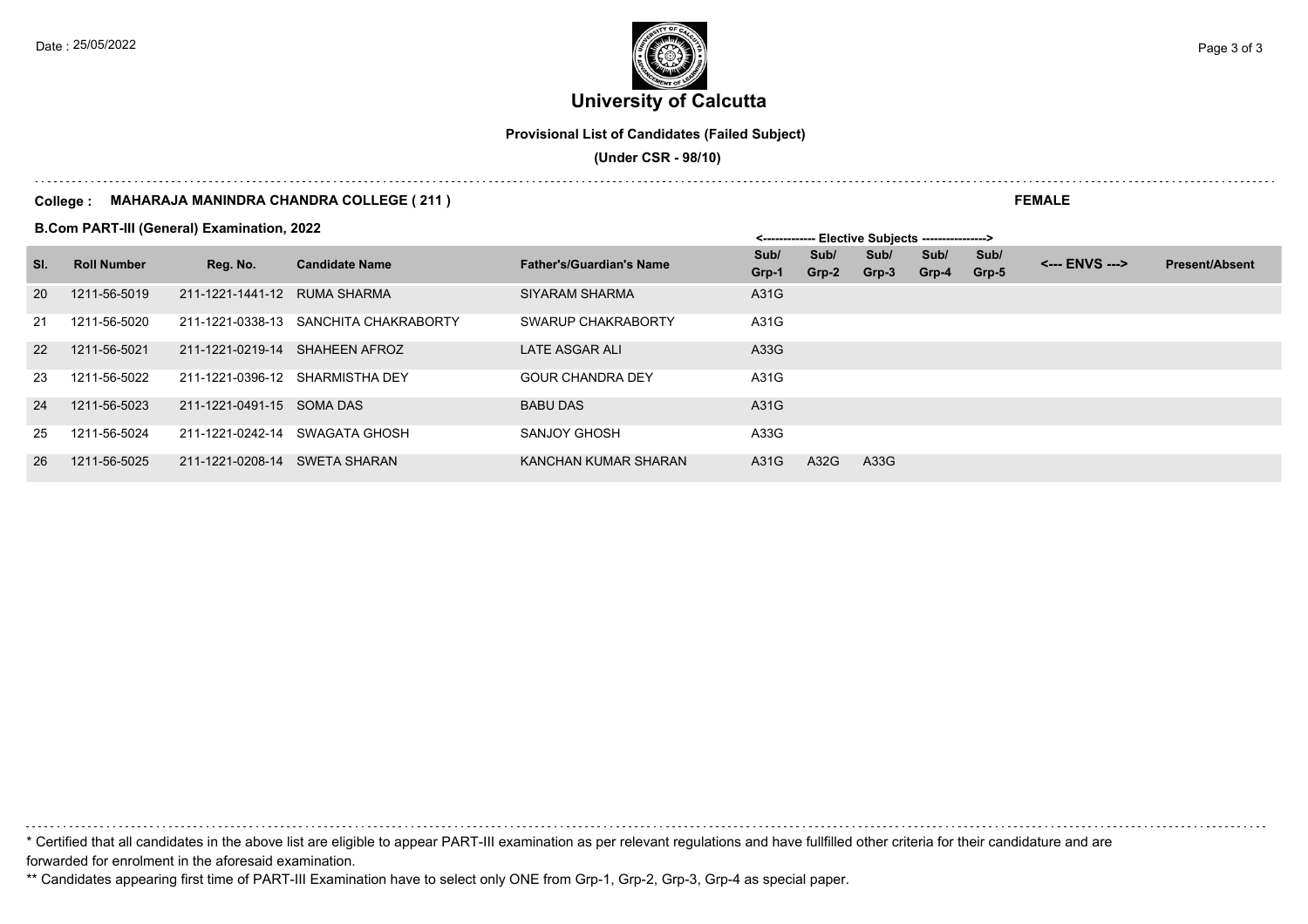**University of Calcutta**  Date : 25/05/2022 **Page 1 of 1**  $\left| \frac{1}{2} \right|$ 

**Provisional List of Candidates (Failed Subject)**

 **(Under CSR - 98/10)**

#### **College : MAHARAJA MANINDRA CHANDRA COLLEGE ( 211 )**

**B.Com PART-III (Honours) Examination, 2022**

|         |                    | <b>B.COM PART-IN (HONOURS) EXAMINATION, 2022</b> |                                      |                                 | <------------- Elective Subjects ----------------> |               |               |               |               |                |                       |
|---------|--------------------|--------------------------------------------------|--------------------------------------|---------------------------------|----------------------------------------------------|---------------|---------------|---------------|---------------|----------------|-----------------------|
| SI.     | <b>Roll Number</b> | Reg. No.                                         | <b>Candidate Name</b>                | <b>Father's/Guardian's Name</b> | Sub/<br>Grp-1                                      | Sub/<br>Grp-2 | Sub/<br>Grp-3 | Sub/<br>Grp-4 | Sub/<br>Grp-5 | <--- ENVS ---> | <b>Present/Absent</b> |
|         | 1211-64-5001       | 211-1121-0137-14 ABILOY MODAK                    |                                      | <b>MAINAK MODAK</b>             | A34A                                               |               |               |               |               |                |                       |
| 2       | 1211-64-5002       |                                                  | 211-1121-0047-15 AVHISHEK TIWARI     | <b>TARKESHWAR NATH TIWARI</b>   | A35A                                               |               |               |               |               |                |                       |
| 3       | 1211-64-5003       |                                                  | 211-1122-0080-14 BIMAL KUMAR SONKAR  | <b>ARJUN SONKAR</b>             | A31A                                               | A32A          | A33A          | A34A          | A35A          |                |                       |
| 4       | 1211-64-5004       | 211-1121-0283-12 KAUSHIK MISTRI                  |                                      | <b>SHIV SANKAR MISTRI</b>       | A31A                                               | A32A          | A33A          | A34A          | A35A          |                |                       |
| 5       | 1211-64-5005       | 211-1121-0074-12 PRITAM MITRA                    |                                      | PRANAB KUMAR MITRA              | A31A                                               |               |               |               |               |                |                       |
| 6       | 1211-64-5006       |                                                  | 211-1122-0094-14 SANTOSH HALDER      | <b>SUSHIL HALDER</b>            | A31A                                               | A32A          | A33A          |               |               |                |                       |
|         | 1211-64-5007       |                                                  | 211-1121-0062-13 SAYAN KUMAR MONDAL  | <b>SUKUMAR MONDAL</b>           | A32A                                               |               |               |               |               |                |                       |
| 8       | 1211-64-5008       |                                                  | 211-1122-0102-14 SIDDHARTH SONKAR    | <b>MUNNA SONKAR</b>             | A31A                                               | A32A          | A33A          | A34A          | A35A          |                |                       |
| 9       | 1211-64-5009       |                                                  | 211-1121-0239-12 SNEHASHIS CHOWDHURY | PANKAJ CHOWDHURY                | A32A                                               | A33A          |               |               |               |                |                       |
| 10      | 1211-64-5010       | 211-1122-0077-14 SUMAN HALDER                    |                                      | <b>DULAL HALDER</b>             | A34A                                               |               |               |               |               |                |                       |
| 11      | 1211-64-5011       |                                                  | 211-1121-0110-13 SUMAN KUMAR DUTTA   | <b>SUJAN KUMAR DUTTA</b>        | A32A                                               | A34A          |               |               |               |                |                       |
| $12 \,$ | 1211-64-5012       | 211-1122-0159-13 SUMIT MONDAL                    |                                      | <b>TARA PADA MONDAL</b>         | A32A                                               | A33A          | A34A          |               |               |                |                       |
| 13      | 1211-64-5013       |                                                  | 211-1121-1679-12 SUVEK SHEKHAR       | KISHORE KUMAR                   | A34A                                               | A35A          |               |               |               |                |                       |
| 14      | 1211-64-5014       | 211-1122-0090-14 SUVOM HALDER                    |                                      | <b>SWAPAN HALDER</b>            | A32A                                               |               |               |               |               |                |                       |

\* Certified that all candidates in the above list are eligible to appear PART-III examination as per relevant regulations and have fullfilled other criteria for their candidature and are forwarded for enrolment in the aforesaid examination.

\*\* Candidates appearing first time of PART-III Examination have to select only ONE from Grp-1, Grp-2, Grp-3, Grp-4 as special paper.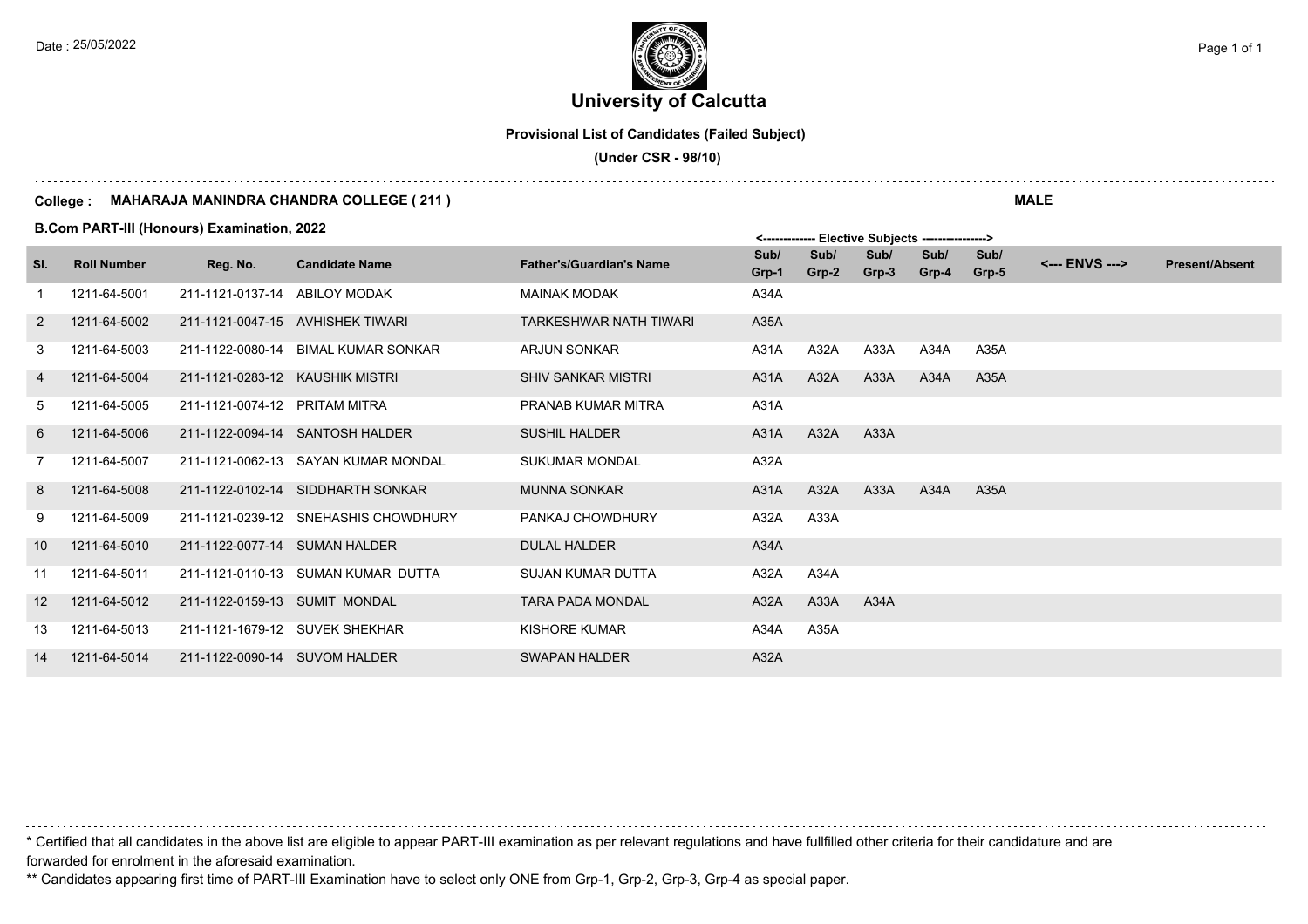**University of Calcutta**  Date : 25/05/2022 **Page 1 of 1**  $\left| \frac{1}{2} \right|$ 

**Provisional List of Candidates (Failed Subject)**

 **(Under CSR - 98/10)**

#### **College : MAHARAJA MANINDRA CHANDRA COLLEGE ( 211 )**

**B.Com PART-III (Honours) Examination, 2022**

|                |                    |                                 |                                  |                                 | ------- בוסטוןסטס סיום י |               |               |                 |               |                |                       |
|----------------|--------------------|---------------------------------|----------------------------------|---------------------------------|--------------------------|---------------|---------------|-----------------|---------------|----------------|-----------------------|
| SI.            | <b>Roll Number</b> | Reg. No.                        | <b>Candidate Name</b>            | <b>Father's/Guardian's Name</b> | Sub/<br>Grp-1            | Sub/<br>Grp-2 | Sub/<br>Grp-3 | Sub/<br>$Grp-4$ | Sub/<br>Grp-5 | <--- ENVS ---> | <b>Present/Absent</b> |
|                | 1211-54-5001       | 211-1221-0033-14 ANINDITA ROY   |                                  | <b>BIRENDRA NATH ROY</b>        | A31A                     |               |               |                 |               |                |                       |
| 2              | 1211-54-5002       | 211-1221-0146-13 ANKITA DAS     |                                  | LAKSHMI NARAYAN DAS             | A31A                     |               |               |                 |               |                |                       |
| 3              | 1211-54-5003       |                                 | 211-1224-0331-15 PAYEL SUTRADHAR | SANKAR SUTRADHAR                | A31A                     | A32A          | A33A          | A34A            | A35A          |                |                       |
| $\overline{4}$ | 1211-54-5004       | 211-1221-0052-12 PIYALI GANGULY |                                  | PINTU GANGULY                   | A32A                     |               |               |                 |               |                |                       |
| 5              | 1211-54-5005       | 211-1221-0072-13 PRATIMA DAS    |                                  | <b>MONI DAS</b>                 | A31A                     | A32A          | A34A          |                 |               |                |                       |
| 6              | 1211-54-5006       |                                 | 211-1221-0109-15 PRIYA BANERJEE  | <b>GAURANGA BANERJEE</b>        | A32A                     | A33A          | A34A          |                 |               | <b>ENVS</b>    |                       |
| 7              | 1211-54-5007       | 211-1221-0034-14 PRIYA KUMARI   |                                  | BASUKI NATH JHA                 | A33A                     |               |               |                 |               |                |                       |
| 8              | 1211-54-5008       | 211-1221-0205-12 PRIYA PRASAD   |                                  | <b>TARAK PRASAD</b>             | A32A                     |               |               |                 |               |                |                       |
| 9              | 1211-54-5009       | 211-1221-0060-13 PUJA DUTTA     |                                  | <b>MIHIR DUTTA</b>              | A32A                     |               |               |                 |               |                |                       |
| 10             | 1211-54-5010       |                                 | 211-1221-0019-15 SUCHISMITA DHAR | SANTOSH KUMAR DHAR              | A32A                     |               |               |                 |               |                |                       |
| 11             | 1211-54-5011       | 211-1221-0277-12 SUSHMITA SAHA  |                                  | SWAPAN SAHA                     | A34A                     |               |               |                 |               |                |                       |

\* Certified that all candidates in the above list are eligible to appear PART-III examination as per relevant regulations and have fullfilled other criteria for their candidature and are forwarded for enrolment in the aforesaid examination.

\*\* Candidates appearing first time of PART-III Examination have to select only ONE from Grp-1, Grp-2, Grp-3, Grp-4 as special paper.

**FEMALE**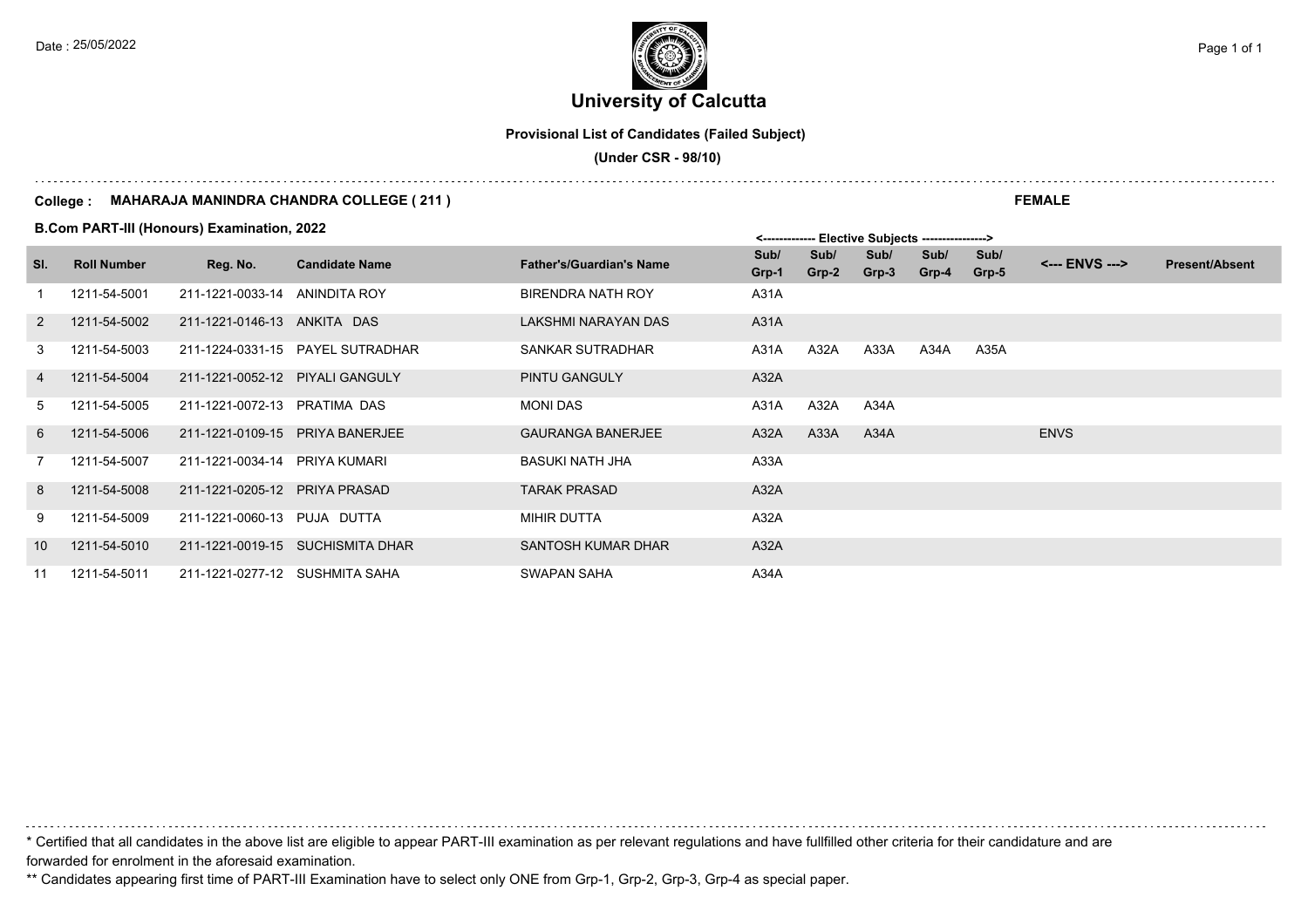**University of Calcutta**  Date : 25/05/2022 **Page 1 of 4**  $\epsilon$  Page 1 of 4

**Provisional List of Candidates (General as a whole)**

 **(Under CSR - 62/16)**

#### **College : MAHARAJA MANINDRA CHANDRA COLLEGE ( 211 )**

**B.Com PART-III (General) Examination, 2022**

|                |                    | <b>B.COM PART-IN (General) Examination, 2022</b> |                                    |                                 |               |               | <------------- Elective Subjects ----------------> |                               |               |                |                       |  |
|----------------|--------------------|--------------------------------------------------|------------------------------------|---------------------------------|---------------|---------------|----------------------------------------------------|-------------------------------|---------------|----------------|-----------------------|--|
| SI.            | <b>Roll Number</b> | Reg. No.                                         | <b>Candidate Name</b>              | <b>Father's/Guardian's Name</b> | Sub/<br>Grp-1 | Sub/<br>Grp-2 | Sub/<br>Grp-3                                      | Sub/<br>Grp-4                 | Sub/<br>Grp-5 | <--- ENVS ---> | <b>Present/Absent</b> |  |
|                | 1211-65-0001       | 211-1121-0386-16                                 | BISWARUP DAS                       | <b>BISHU DAS</b>                | C3AG          | C3MG          | C3TG                                               | C3EG                          |               | <b>ENVS</b>    |                       |  |
| 2              | 1211-65-0002       | 211-1122-0651-15                                 | JEWEL MAJUMDER                     | <b>GOURANGA MAJUMDER</b>        | C3AG          | C3MG          | C <sub>3</sub> T <sub>G</sub>                      | C <sub>3</sub> E <sub>G</sub> |               | <b>ENVS</b>    |                       |  |
| 3              | 1211-65-0003       | 211-1121-0277-16 MALAY HALDER                    |                                    | NARAYAN HALDER                  | C3AG          | C3MG          | C3TG                                               | C3EG                          |               | <b>ENVS</b>    |                       |  |
| $\overline{4}$ | 1211-65-0004       |                                                  | 211-1125-0340-16 MD ISTAFAQUE ALI  | <b>MD MONTAJ ALI</b>            | C3AG          | C3MG          | C <sub>3</sub> T <sub>G</sub>                      | C3EG                          |               | <b>ENVS</b>    |                       |  |
| 5              | 1211-65-0005       |                                                  | 211-1121-0258-16 SAILESH PRAJAPATI | <b>FULCHAND PRAJAPATI</b>       | C3AG          | C3MG          | C3TG                                               | C3EG                          |               | <b>ENVS</b>    |                       |  |
| 6              | 1211-65-0006       | 211-1121-0366-16 SAYAN MAJI                      |                                    | <b>TUHIN MAJI</b>               | C3AG          | C3MG          | C <sub>3</sub> T <sub>G</sub>                      | C <sub>3</sub> E <sub>G</sub> |               | <b>ENVS</b>    |                       |  |
| 7              | 1211-65-0007       | 211-1121-0245-16 SOMEN NAHA                      |                                    | <b>JHANTU NAHA</b>              | C3AG          | C3MG          | C3TG                                               | C3EG                          |               | <b>ENVS</b>    |                       |  |
| 8              | 1211-65-0008       |                                                  | 211-1124-0352-16 SUBHAMOY SHOW     | KASHI NATH SHOW                 | C3AG          | C3MG          | C <sub>3</sub> T <sub>G</sub>                      | C3EG                          |               | <b>ENVS</b>    |                       |  |
| 9              | 1211-65-0009       | 211-1121-0378-16 SUDIP PALIT                     |                                    | <b>TARUN PALIT</b>              | C3AG          | C3MG          | C3TG                                               | C3EG                          |               | <b>ENVS</b>    |                       |  |
| 10             | 1211-65-0010       |                                                  | 211-1122-0140-16 SUDIPTA MONDAL    | <b>JAYANTO MONDAL</b>           | C3AG          | C3MG          | C3TG                                               | C3EG                          |               | <b>ENVS</b>    |                       |  |
| 11             | 1211-65-0011       | 211-1122-0314-16 SUMAN DAS                       |                                    | <b>SUKUMAR DAS</b>              | C3AG          | C3MG          | C3TG                                               | C3EG                          |               | <b>ENVS</b>    |                       |  |

\* Certified that all candidates in the above list are eligible to appear PART-III examination as per relevant regulations and have fullfilled other criteria for their candidature and are forwarded for enrolment in the aforesaid examination.

\*\* Candidates appearing first time of PART-III Examination have to select only ONE from Grp-1, Grp-2, Grp-3, Grp-4 as special paper.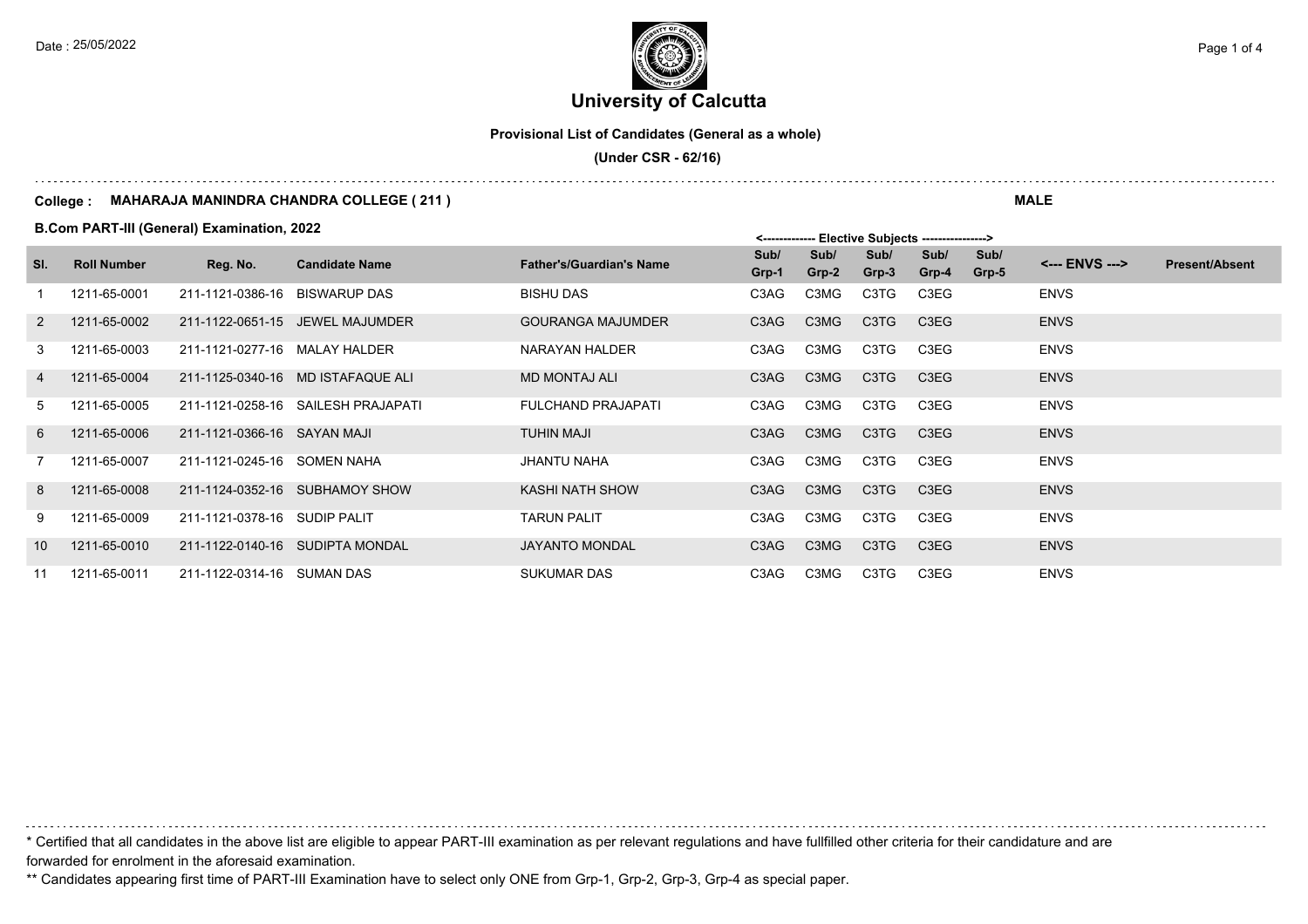# **University of Calcutta**  Date : 25/05/2022 **Page 2 of 4**  $\epsilon$  Page 2 of 4

**Provisional List of Candidates (General as a whole)**

 **(Under CSR - 98/10)**

#### **College : MAHARAJA MANINDRA CHANDRA COLLEGE ( 211 )**

**B.Com PART-III (General) Examination, 2022**

|                   |                    | <b>B.COM PART-IN (General) Examination, 2022</b> |                                    |                                 | <------------- Elective Subjects ----------------> |               |                               |                               |               |                |                       |
|-------------------|--------------------|--------------------------------------------------|------------------------------------|---------------------------------|----------------------------------------------------|---------------|-------------------------------|-------------------------------|---------------|----------------|-----------------------|
| SI.               | <b>Roll Number</b> | Reg. No.                                         | <b>Candidate Name</b>              | <b>Father's/Guardian's Name</b> | Sub/<br>Grp-1                                      | Sub/<br>Grp-2 | Sub/<br>Grp-3                 | Sub/<br>Grp-4                 | Sub/<br>Grp-5 | <--- ENVS ---> | <b>Present/Absent</b> |
| $12 \overline{ }$ | 1211-65-5001       |                                                  | 211-1121-0535-15 ABHISHEK GHOSH    | <b>PALASH GTHOSH</b>            | C <sub>3</sub> A <sub>G</sub>                      | C3MG          | C <sub>3</sub> T <sub>G</sub> | C <sub>3</sub> E <sub>G</sub> |               | <b>ENVS</b>    |                       |
| 13                | 1211-65-5002       |                                                  | 211-1121-1600-12 AJAY KUMAR SHAW   | <b>LOKNATH SHAW</b>             | A31G                                               | A32G          | A33G                          |                               |               | <b>ENVS</b>    |                       |
| 14                | 1211-65-5003       |                                                  | 211-1121-0239-13 ALAMGIR SARDAR    | <b>ROJINA BIBI</b>              | C3AG                                               | C3MG          | C <sub>3</sub> T <sub>G</sub> | C <sub>3</sub> E <sub>G</sub> |               | <b>ENVS</b>    |                       |
| 15                | 1211-65-5004       |                                                  | 211-1121-1448-12 AMARJIT CHOUDHARY | <b>JAGARNATH CHOWDHURY</b>      | C3AG                                               | C3MG          | C3TG                          | C3EG                          |               | <b>ENVS</b>    |                       |
| 16                | 1211-65-5005       | 211-1122-0121-14 AMIT MAJUMDER                   |                                    | <b>ASHIT MAJUMDER</b>           | C3AG                                               | C3MG          | C <sub>3</sub> T <sub>G</sub> | C <sub>3</sub> E <sub>G</sub> |               | <b>ENVS</b>    |                       |
| 17                | 1211-65-5006       | 211-1121-1561-12 ANKAN BASAK                     |                                    | KASHI NATH BASAK                | C3AG                                               | C3MG          | C3TG                          | C3EG                          |               | <b>ENVS</b>    |                       |
| 18                | 1211-65-5007       | 211-1121-1005-14 ANKUSH DAS                      |                                    | <b>TARAK DAS</b>                | C3AG                                               | C3MG          | C <sub>3</sub> T <sub>G</sub> | C3EG                          |               | <b>ENVS</b>    |                       |
| 19                | 1211-65-5008       | 211-1122-0288-14 ARJUN GAYEN                     |                                    | AJAY GAYEN                      | C3AG                                               | C3MG          | C3TG                          | C3EG                          |               | <b>ENVS</b>    |                       |
| 20                | 1211-65-5009       | 211-1121-0063-12 ARNAB GHATAK                    |                                    | <b>LAKSHMON DAS GHATAK</b>      | C <sub>3</sub> A <sub>G</sub>                      | C3MG          | C <sub>3</sub> T <sub>G</sub> | C <sub>3</sub> E <sub>G</sub> |               | <b>ENVS</b>    |                       |
| 21                | 1211-65-5010       | 211-1121-0377-15 ARNAB SAHA                      |                                    | <b>ALOKE SAHA</b>               | C3AG                                               | C3MG          | C3TG                          | C3EG                          |               | <b>ENVS</b>    |                       |
| 22                | 1211-65-5011       | 211-1121-0683-15 ASHISH SAROJ                    |                                    | ARJUN SAROJ                     | C <sub>3</sub> A <sub>G</sub>                      | C3MG          | C3TG                          | C3EG                          |               | <b>ENVS</b>    |                       |
| 23                | 1211-65-5012       | 211-1121-0204-14 AVIJIT SARKAR                   |                                    | <b>GAUTAM SARKAR</b>            | C3AG                                               | C3MG          | C3TG                          | C3EG                          |               | <b>ENVS</b>    |                       |
| 24                | 1211-65-5013       |                                                  | 211-1121-0378-12 DEBASHIS KUNDU    | <b>MIHIR KUNDU</b>              | C3AG                                               | C3MG          | C3TG                          | C <sub>3</sub> E <sub>G</sub> |               | <b>ENVS</b>    |                       |
| 25                | 1211-65-5014       | 211-1122-0169-13 KAUSHIK DAS                     |                                    | <b>TARAK DAS</b>                | C3AG                                               | C3MG          | C3TG                          | C3EG                          |               | <b>ENVS</b>    |                       |
| 26                | 1211-65-5015       |                                                  | 211-1121-0172-12 KUMARJIT BHADURY  | KALYAN KUMAR BHADURY            | C3AG                                               | C3MG          | C <sub>3</sub> T <sub>G</sub> | C <sub>3</sub> E <sub>G</sub> |               | <b>ENVS</b>    |                       |
| 27                | 1211-65-5016       |                                                  | 211-1121-1700-12 MANOJ KUMAR DAS   | <b>GOPAL CHANDRA DAS</b>        | C3AG                                               | C3MG          | C3TG                          | C3EG                          |               | <b>ENVS</b>    |                       |
| 28                | 1211-65-5017       | 211-1121-0286-12 NILMADHAB SEN                   |                                    | RAJENDRA KUMAR SEN              | C <sub>3</sub> A <sub>G</sub>                      | C3MG          | C <sub>3</sub> T <sub>G</sub> | C <sub>3</sub> E <sub>G</sub> |               | <b>ENVS</b>    |                       |
| 29                | 1211-65-5018       | 211-1122-0153-13 PAPPU MONDAL                    |                                    | <b>DULAL MONDAL</b>             | C3AG                                               | C3MG          | C3TG                          | C3EG                          |               | <b>ENVS</b>    |                       |

\* Certified that all candidates in the above list are eligible to appear PART-III examination as per relevant regulations and have fullfilled other criteria for their candidature and are forwarded for enrolment in the aforesaid examination.

\*\* Candidates appearing first time of PART-III Examination have to select only ONE from Grp-1, Grp-2, Grp-3, Grp-4 as special paper.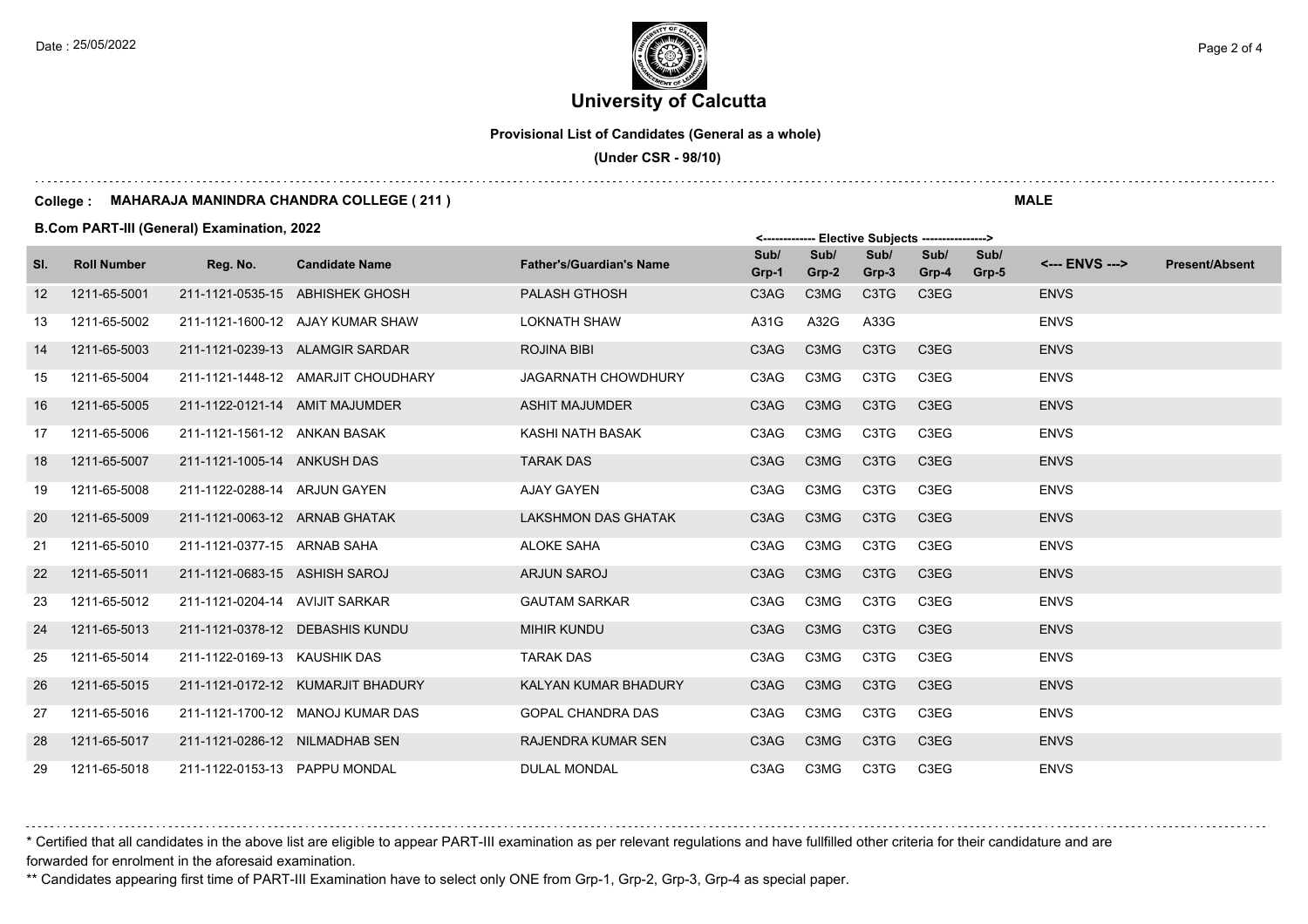## **University of Calcutta**  Date : 25/05/2022 **Page 3 of 4**  $\left[\frac{1}{2}, \frac{1}{2}\right]$

**Provisional List of Candidates (General as a whole)**

 **(Under CSR - 98/10)**

#### **College : MAHARAJA MANINDRA CHANDRA COLLEGE ( 211 )**

**B.Com PART-III (General) Examination, 2022**

|     |                    | <b>B.COM PART-IN (General) Examination, 2022</b> |                                     |                                 | <------------- Elective Subjects ----------------> |               |                               |                               |               |                |                       |
|-----|--------------------|--------------------------------------------------|-------------------------------------|---------------------------------|----------------------------------------------------|---------------|-------------------------------|-------------------------------|---------------|----------------|-----------------------|
| SI. | <b>Roll Number</b> | Reg. No.                                         | <b>Candidate Name</b>               | <b>Father's/Guardian's Name</b> | Sub/<br>Grp-1                                      | Sub/<br>Grp-2 | Sub/<br>Grp-3                 | Sub/<br>Grp-4                 | Sub/<br>Grp-5 | <--- ENVS ---> | <b>Present/Absent</b> |
| 30  | 1211-65-5019       | 211-1121-0361-15 PAWAN SAHANI                    |                                     | RAMESHWAR SAHANI                | C3AG                                               | C3MG          | C3TG                          | C <sub>3</sub> E <sub>G</sub> |               | <b>ENVS</b>    |                       |
| 31  | 1211-65-5020       | 211-1122-0205-15 PRAJA BISWAS                    |                                     | <b>PARIMAL BISWAS</b>           | C3AG                                               | C3MG          | C3TG                          | C3EG                          |               | <b>ENVS</b>    |                       |
| 32  | 1211-65-5021       |                                                  | 211-1121-0161-15 PRAKASH MONDAL     | <b>BIKASH MONDAL</b>            | C3AG                                               | C3MG          | C <sub>3</sub> T <sub>G</sub> | C <sub>3</sub> E <sub>G</sub> |               | <b>ENVS</b>    |                       |
| 33  | 1211-65-5022       |                                                  | 211-1121-0301-13 PRASENJIT SAHA     | PARTHA SAHA                     | A31G                                               | A32G          | A33G                          |                               |               | <b>ENVS</b>    |                       |
| 34  | 1211-65-5023       |                                                  | 211-1122-1568-12 PRITAM PARIKHA     | CHANDRA SEKHAR PARIKHA          | C <sub>3</sub> A <sub>G</sub>                      | C3MG          | C <sub>3</sub> T <sub>G</sub> | C <sub>3</sub> E <sub>G</sub> |               | <b>ENVS</b>    |                       |
| 35  | 1211-65-5024       | 211-1121-0125-13 RAJ NANDY                       |                                     | PROVAT NANDY                    | C3AG                                               | C3MG          | C3TG                          | C3EG                          |               | <b>ENVS</b>    |                       |
| 36  | 1211-65-5025       |                                                  | 211-1121-1422-12 RAKESH BHOWMICK    | <b>SANKAR BHOWMICK</b>          | A31G                                               | A32G          | A33G                          |                               |               | <b>ENVS</b>    |                       |
| 37  | 1211-65-5026       | 211-1121-1638-12 RAVI SINGH                      |                                     | <b>RAJ KISHOR SINGH</b>         | C3AG                                               | C3MG          | C3TG                          | C3EG                          |               | <b>ENVS</b>    |                       |
| 38  | 1211-65-5027       |                                                  | 211-1121-1618-12 SAHABAZ SALAM      | MD SALAMUDDIM                   | C3AG                                               | C3MG          | C <sub>3</sub> T <sub>G</sub> | C3EG                          |               | <b>ENVS</b>    |                       |
| 39  | 1211-65-5028       | 211-1121-0327-14 SAHEB DUTTA                     |                                     | UTTAM DUTTA                     | C3AG                                               | C3MG          | C3TG                          | C3EG                          |               | <b>ENVS</b>    |                       |
| 40  | 1211-65-5029       | 211-1121-0330-14 SAIKAT SAHA                     |                                     | <b>ANUP SAHA</b>                | C <sub>3</sub> A <sub>G</sub>                      | C3MG          | C <sub>3</sub> T <sub>G</sub> | C <sub>3</sub> E <sub>G</sub> |               | <b>ENVS</b>    |                       |
| 41  | 1211-65-5030       |                                                  | 211-1121-1704-12 SANJOY CHAKRABORTY | SWAPAN CHAKRABORTY              | C3AG                                               | C3MG          | C3TG                          | C3EG                          |               | <b>ENVS</b>    |                       |
| 42  | 1211-65-5031       | 211-1121-0259-13 SAYAN DUTTA                     |                                     | PULAK KUMAR DUTTA               | A31G                                               | A32G          | A33G                          |                               |               | <b>ENVS</b>    |                       |
| 43  | 1211-65-5032       |                                                  | 211-1121-1647-12 SHUMANGAL JHA      | <b>SATISH JHA</b>               | C3AG                                               | C3MG          | C3TG                          | C3EG                          |               | <b>ENVS</b>    |                       |
| 44  | 1211-65-5033       | 211-1121-1583-12 SOURAV DAS                      |                                     | <b>GAUTAM DAS</b>               | C <sub>3</sub> A <sub>G</sub>                      | C3MG          | C <sub>3</sub> T <sub>G</sub> | C <sub>3</sub> E <sub>G</sub> |               | <b>ENVS</b>    |                       |
| 45  | 1211-65-5034       | 211-1121-0339-14 SOURAV DEY                      |                                     | <b>RATAN KUMAR DEY</b>          | C3AG                                               | C3MG          | C3TG                          | C3EG                          |               | <b>ENVS</b>    |                       |
| 46  | 1211-65-5035       | 211-1121-0198-12 SOURIN SARKAR                   |                                     | <b>SHYAMAL SARKAR</b>           | C3AG                                               | C3MG          | C <sub>3</sub> T <sub>G</sub> | C <sub>3</sub> E <sub>G</sub> |               | <b>ENVS</b>    |                       |
| 47  | 1211-65-5036       | 211-1121-1587-12 SUBHA SAHA                      |                                     | <b>TARAK SAHA</b>               | C3AG                                               | C3MG          | C3TG                          | C3EG                          |               | <b>ENVS</b>    |                       |

\* Certified that all candidates in the above list are eligible to appear PART-III examination as per relevant regulations and have fullfilled other criteria for their candidature and are forwarded for enrolment in the aforesaid examination.

\*\* Candidates appearing first time of PART-III Examination have to select only ONE from Grp-1, Grp-2, Grp-3, Grp-4 as special paper.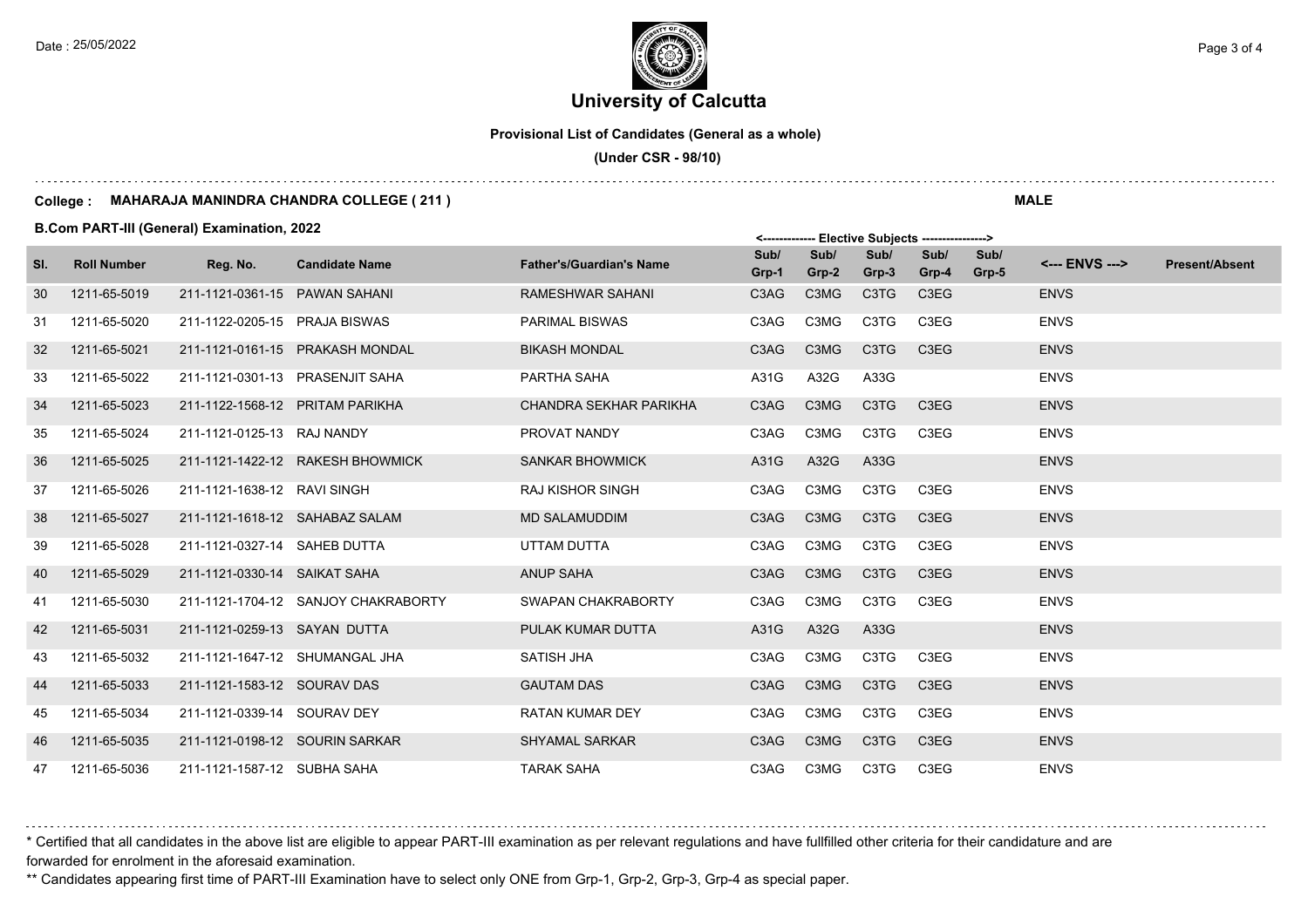**University of Calcutta**  Date : 25/05/2022 **Page 4 of 4**  $\left| \frac{1}{2} \right|$ 

**Provisional List of Candidates (General as a whole)**

 **(Under CSR - 98/10)**

#### **College : MAHARAJA MANINDRA CHANDRA COLLEGE ( 211 )**

**B.Com PART-III (General) Examination, 2022**

|     |                    |                               |                                      |                                 |               |               | <b>LIGATIVE OUDIGATS</b>      |                               |               |                |                       |
|-----|--------------------|-------------------------------|--------------------------------------|---------------------------------|---------------|---------------|-------------------------------|-------------------------------|---------------|----------------|-----------------------|
| SI. | <b>Roll Number</b> | Reg. No.                      | <b>Candidate Name</b>                | <b>Father's/Guardian's Name</b> | Sub/<br>Grp-1 | Sub/<br>Grp-2 | Sub/<br>Grp-3                 | Sub/<br>Grp-4                 | Sub/<br>Grp-5 | <--- ENVS ---> | <b>Present/Absent</b> |
| 48  | 1211-65-5037       |                               | 211-1121-0262-14 SUBHADIP MAJUMDER   | <b>ILA MAJUMDER</b>             | C3AG          | C3MG          | C3TG                          | C3EG                          |               | <b>ENVS</b>    |                       |
| 49  | 1211-65-5038       |                               | 211-1122-0292-14 SUBHANKAR KHALU     | SAJAL KHALU                     | C3AG          | C3MG          | C3TG                          | C3EG                          |               | <b>ENVS</b>    |                       |
| 50  | 1211-65-5039       |                               | 211-1122-0111-14 SUBHANKAR NASKAR    | <b>SUBHAS NASKAR</b>            | C3AG          | C3MG          | C <sub>3</sub> T <sub>G</sub> | C3EG                          |               | <b>ENVS</b>    |                       |
| 51  | 1211-65-5040       |                               | 211-1122-0274-14 SUBHANKAR PAUL      | <b>BHAKTA DAS PAUL</b>          | C3AG          | C3MG          | C3TG                          | C3EG                          |               | <b>ENVS</b>    |                       |
| 52  | 1211-65-5041       | 211-1121-1388-12 SUMAN DAS    |                                      | <b>SAMIR DAS</b>                | C3AG          | C3MG          | C3TG                          | C3EG                          |               | <b>ENVS</b>    |                       |
| 53  | 1211-65-5042       | 211-1122-0339-12 SUMAN MONDAL |                                      | SWAPAN MONDAL                   | C3AG          | C3MG          | C3TG                          | C3EG                          |               | <b>ENVS</b>    |                       |
| 54  | 1211-65-5043       |                               | 211-1124-0271-14 SUPRATIK PATRA      | <b>RABI PATRA</b>               | C3AG          | C3MG          | C <sub>3</sub> T <sub>G</sub> | C <sub>3</sub> E <sub>G</sub> |               | <b>ENVS</b>    |                       |
| 55  | 1211-65-5044       |                               | 211-1121-0405-15 SUVANKAR CHATTERJEE | SHYAMAL CHATTERJEE              | C3AG          | C3MG          | C3TG                          | C3EG                          |               | <b>ENVS</b>    |                       |
| 56  | 1211-65-5045       | 211-1121-0385-12 TANMAY NANDI |                                      | <b>TAPAN NANDI</b>              | C3AG          | C3MG          | C <sub>3</sub> T <sub>G</sub> | C3EG                          |               | <b>ENVS</b>    |                       |
| 57  | 1211-65-5046       | 211-1121-0273-13 TUHIN DAS    |                                      | ASHIS KUMAR DAS                 | C3AG          | C3MG          | C3TG                          | C3EG                          |               | <b>ENVS</b>    |                       |
| 58  | 1211-65-5047       | 211-1124-0307-14 TUHIN GHOSH  |                                      | <b>TAPAN GHOSH</b>              | C3AG          | C3MG          | C <sub>3</sub> T <sub>G</sub> | C3EG                          |               | <b>ENVS</b>    |                       |
| 59  | 1211-65-5048       |                               | 211-1121-0639-15 VIKASH KUMAR SINGH  | <b>SUNIL KUMAR SINGH</b>        | A31G          | A32G          | A33G                          |                               |               | <b>ENVS</b>    |                       |
| 60  | 1211-65-5049       |                               | 211-1122-0100-14 VIVEK JAISWARA      | SHIBALAK JAISWARA               | C3AG          | C3MG          | C3TG                          | C3EG                          |               | <b>ENVS</b>    |                       |
| 61  | 1211-65-5050       | 211-1121-1588-12 WASIM AKRAM  |                                      | <b>SK AYUB AKRAM</b>            | C3AG          | C3MG          | C3TG                          | C3EG                          |               | <b>ENVS</b>    |                       |

\* Certified that all candidates in the above list are eligible to appear PART-III examination as per relevant regulations and have fullfilled other criteria for their candidature and are forwarded for enrolment in the aforesaid examination.

\*\* Candidates appearing first time of PART-III Examination have to select only ONE from Grp-1, Grp-2, Grp-3, Grp-4 as special paper.

**MALE**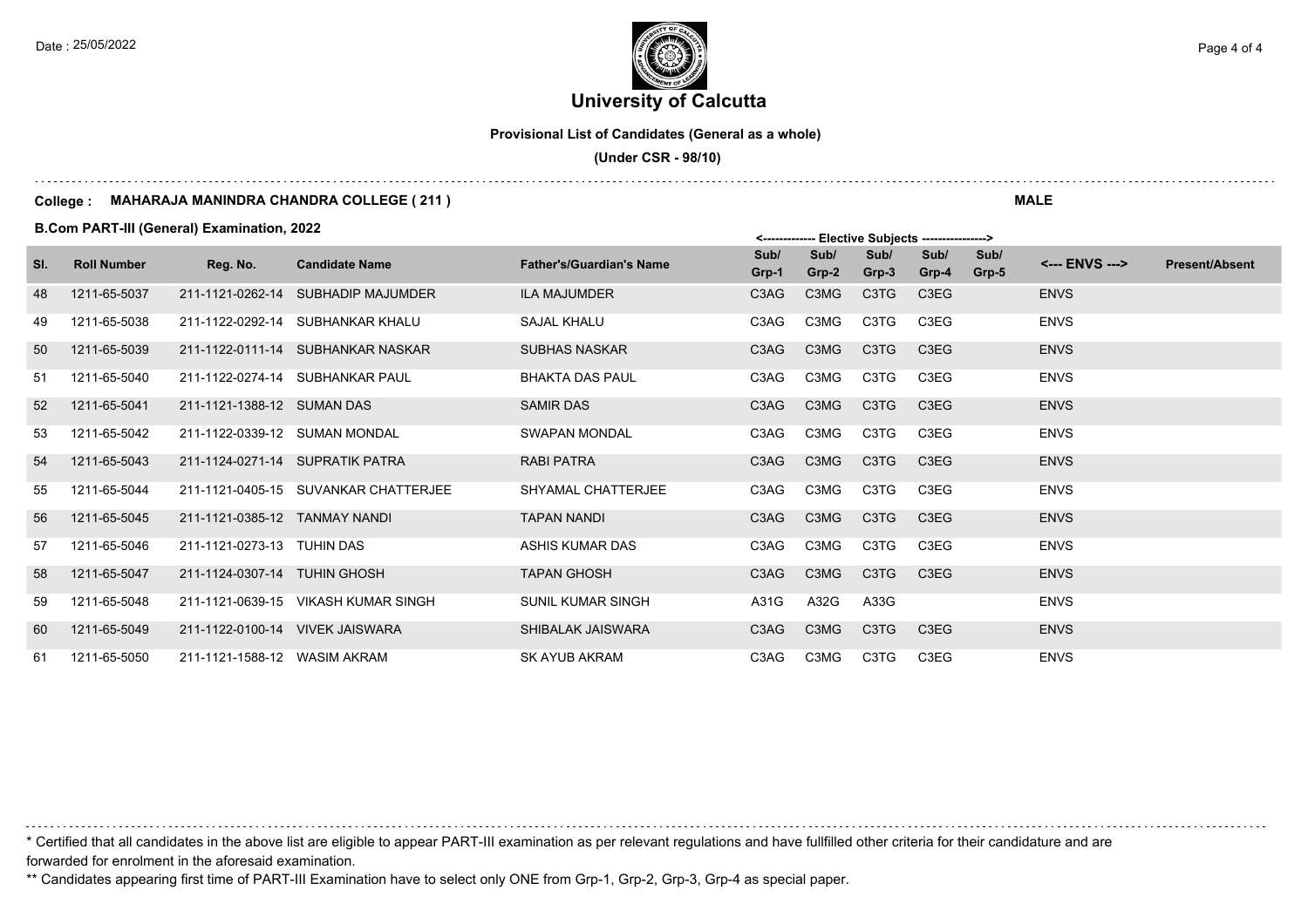**University of Calcutta**  Date : 25/05/2022 **Page 1 of 2**  $\epsilon$  Page 1 of 2

**Provisional List of Candidates (General as a whole)**

 **(Under CSR - 62/16)**

#### **College : MAHARAJA MANINDRA CHANDRA COLLEGE ( 211 )**

**B.Com PART-III (General) Examination, 2022**

|     |                    | <b>B.COM PART-IN (General) Examination, 2022</b> |                       |                                 | <------------- Elective Subiects ---------------> |         |                               |                               |       |                |                       |
|-----|--------------------|--------------------------------------------------|-----------------------|---------------------------------|---------------------------------------------------|---------|-------------------------------|-------------------------------|-------|----------------|-----------------------|
|     | <b>Roll Number</b> | Rea. No.                                         | <b>Candidate Name</b> | <b>Father's/Guardian's Name</b> | Sub/                                              | Sub/    | Sub/                          | Sub/                          | Sub/  | <--- ENVS ---> | <b>Present/Absent</b> |
| SI. |                    |                                                  |                       |                                 | Grp-1                                             | $Grp-2$ | Grp-3                         | Grp-4                         | Grp-5 |                |                       |
|     | 1211-55-0001       | 211-1221-0084-16 SAYANI SAHA                     |                       | <b>BISWAJIT SAHA</b>            | C3AG                                              | C3MG    | C <sub>3</sub> T <sub>G</sub> | C3EG                          |       | <b>ENVS</b>    |                       |
|     | 1211-55-0002       | 211-1222-0125-16 SUJATA SARKAR                   |                       | NIRMAL SARKAR                   | C3AG                                              | C3MG    | C <sub>3</sub> T <sub>G</sub> | C <sub>3</sub> E <sub>G</sub> |       | <b>ENVS</b>    |                       |

\* Certified that all candidates in the above list are eligible to appear PART-III examination as per relevant regulations and have fullfilled other criteria for their candidature and are forwarded for enrolment in the aforesaid examination.

\*\* Candidates appearing first time of PART-III Examination have to select only ONE from Grp-1, Grp-2, Grp-3, Grp-4 as special paper.

**FEMALE**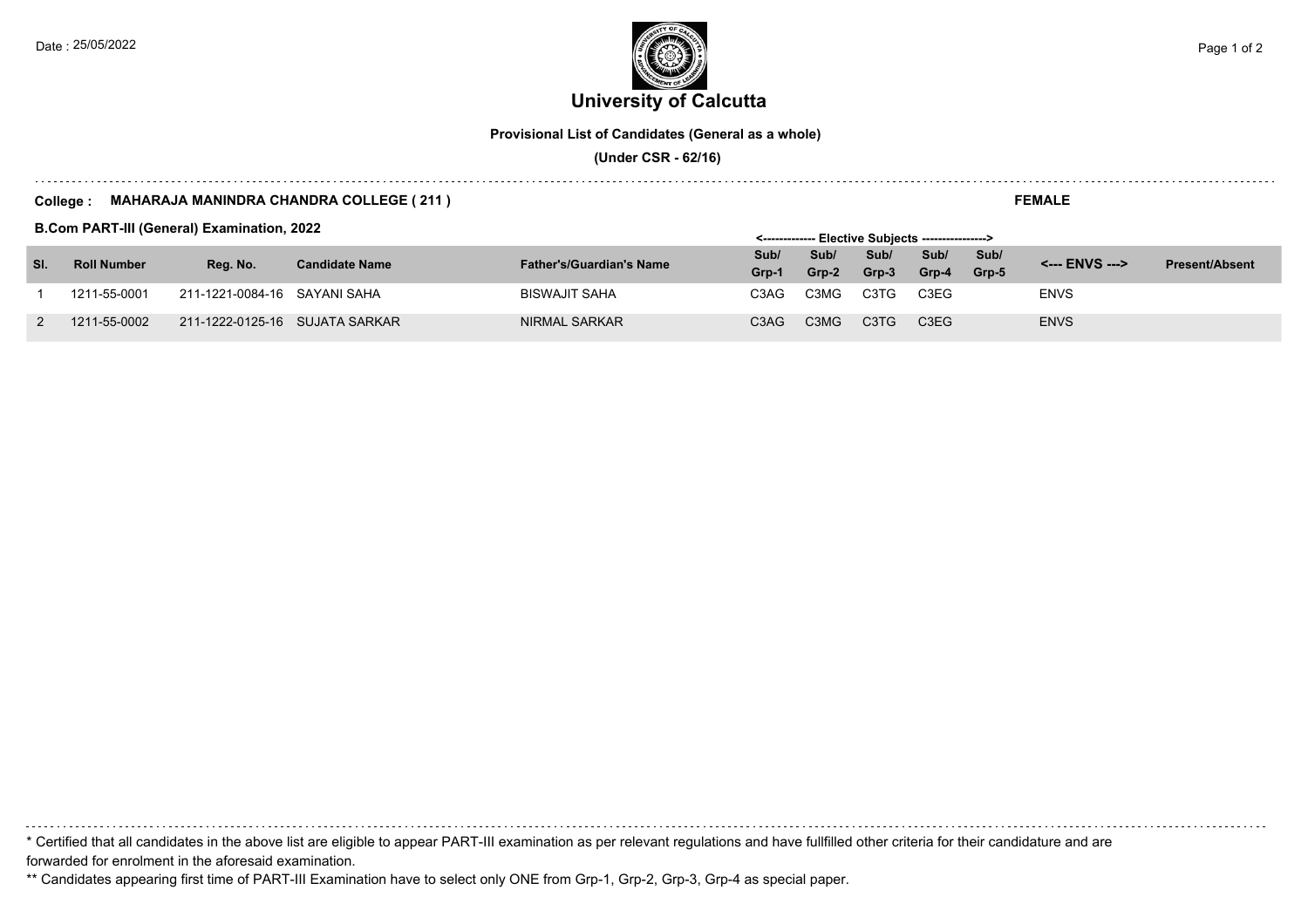**University of Calcutta**  Date : 25/05/2022 **Page 2 of 2**  $\left($   $\frac{1}{2}$   $\left($   $\frac{1}{2}$   $\frac{1}{2}$   $\right)$   $\left($   $\frac{1}{2}$   $\frac{1}{2}$   $\frac{1}{2}$   $\frac{1}{2}$   $\frac{1}{2}$   $\frac{1}{2}$   $\frac{1}{2}$   $\frac{1}{2}$   $\frac{1}{2}$   $\frac{1}{2}$   $\frac{1}{2}$   $\frac{1}{2}$   $\frac{1}{2}$   $\frac{1$ 

**Provisional List of Candidates (General as a whole)**

 **(Under CSR - 98/10)**

#### **College : MAHARAJA MANINDRA CHANDRA COLLEGE ( 211 )**

**B.Com PART-III (General) Examination, 2022**

|                | <b>B.COM PART-IN (General) Examination, 2022</b> |                                |                                   |                                 |               | <-------------- Elective Subjects ----------------> |                               |                 |               |                |                       |
|----------------|--------------------------------------------------|--------------------------------|-----------------------------------|---------------------------------|---------------|-----------------------------------------------------|-------------------------------|-----------------|---------------|----------------|-----------------------|
| SI.            | <b>Roll Number</b>                               | Reg. No.                       | <b>Candidate Name</b>             | <b>Father's/Guardian's Name</b> | Sub/<br>Grp-1 | Sub/<br>Grp-2                                       | Sub/<br>Grp-3                 | Sub/<br>$Grp-4$ | Sub/<br>Grp-5 | <--- ENVS ---> | <b>Present/Absent</b> |
| 3              | 1211-55-5001                                     |                                | 211-1221-0387-12 HALIMA KHATOON   | SK. JALIL                       | C3AG          | C3MG                                                | C3TG                          | C3EG            |               | <b>ENVS</b>    |                       |
| 4              | 1211-55-5002                                     |                                | 211-1221-1530-12 IPSHITA BANERJEE | <b>PRADIP BANERJEE</b>          | C3AG          | C3MG                                                | C <sub>3</sub> T <sub>G</sub> | C3EG            |               | <b>ENVS</b>    |                       |
| 5              | 1211-55-5003                                     | 211-1221-0304-12 KABITA SAHA   |                                   | <b>KARTICK SAHA</b>             | C3AG          | C3MG                                                | C3TG                          | C3EG            |               | <b>ENVS</b>    |                       |
| 6              | 1211-55-5004                                     |                                | 211-1222-0199-14 MONGALA NASKAR   | RABI RAM NASKAR                 | C3AG          | C3MG                                                | C3TG                          | C3EG            |               | <b>ENVS</b>    |                       |
| $\overline{7}$ | 1211-55-5005                                     | 211-1221-0080-13 NITU PODDER   |                                   | RAMU PODDER                     | C3AG          | C3MG                                                | C3TG                          | C3EG            |               | <b>ENVS</b>    |                       |
| 8              | 1211-55-5006                                     | 211-1221-0194-12 PALLAVI DUTTA |                                   | SHYAMAL KUMAR DUTTA             | C3AG          | C3MG                                                | C3TG                          | C3EG            |               | <b>ENVS</b>    |                       |
| 9              | 1211-55-5007                                     | 211-1221-0248-13 PAYAL SAHA    |                                   | <b>AMIT SAHA</b>                | C3AG          | C3MG                                                | C3TG                          | C3EG            |               | <b>ENVS</b>    |                       |
| 10             | 1211-55-5008                                     | 211-1221-0339-15 RIYA GHOSH    |                                   | LATE UTTAM KR GHOSH             | C3AG          | C3MG                                                | C <sub>3</sub> T <sub>G</sub> | C3EG            |               | <b>ENVS</b>    |                       |
| 11             | 1211-55-5009                                     |                                | 211-1221-0223-14 SHREYA GANGULY   | P K GANGULY                     | A31G          | A32G                                                | A33G                          |                 |               | <b>ENVS</b>    |                       |
| 12             | 1211-55-5010                                     | 211-1221-1432-12 SURBHI GOEL   |                                   | <b>SANJAY GOEL</b>              | C3AG          | C3MG                                                | C3TG                          | C3EG            |               | <b>ENVS</b>    |                       |
| 13             | 1211-55-5011                                     |                                | 211-1221-1467-12 SWETA BISWAKARMA | AMIT BISWAKARMA                 | C3AG          | C3MG                                                | C3TG                          | C3EG            |               | <b>ENVS</b>    |                       |

\* Certified that all candidates in the above list are eligible to appear PART-III examination as per relevant regulations and have fullfilled other criteria for their candidature and are forwarded for enrolment in the aforesaid examination.

\*\* Candidates appearing first time of PART-III Examination have to select only ONE from Grp-1, Grp-2, Grp-3, Grp-4 as special paper.

**FEMALE**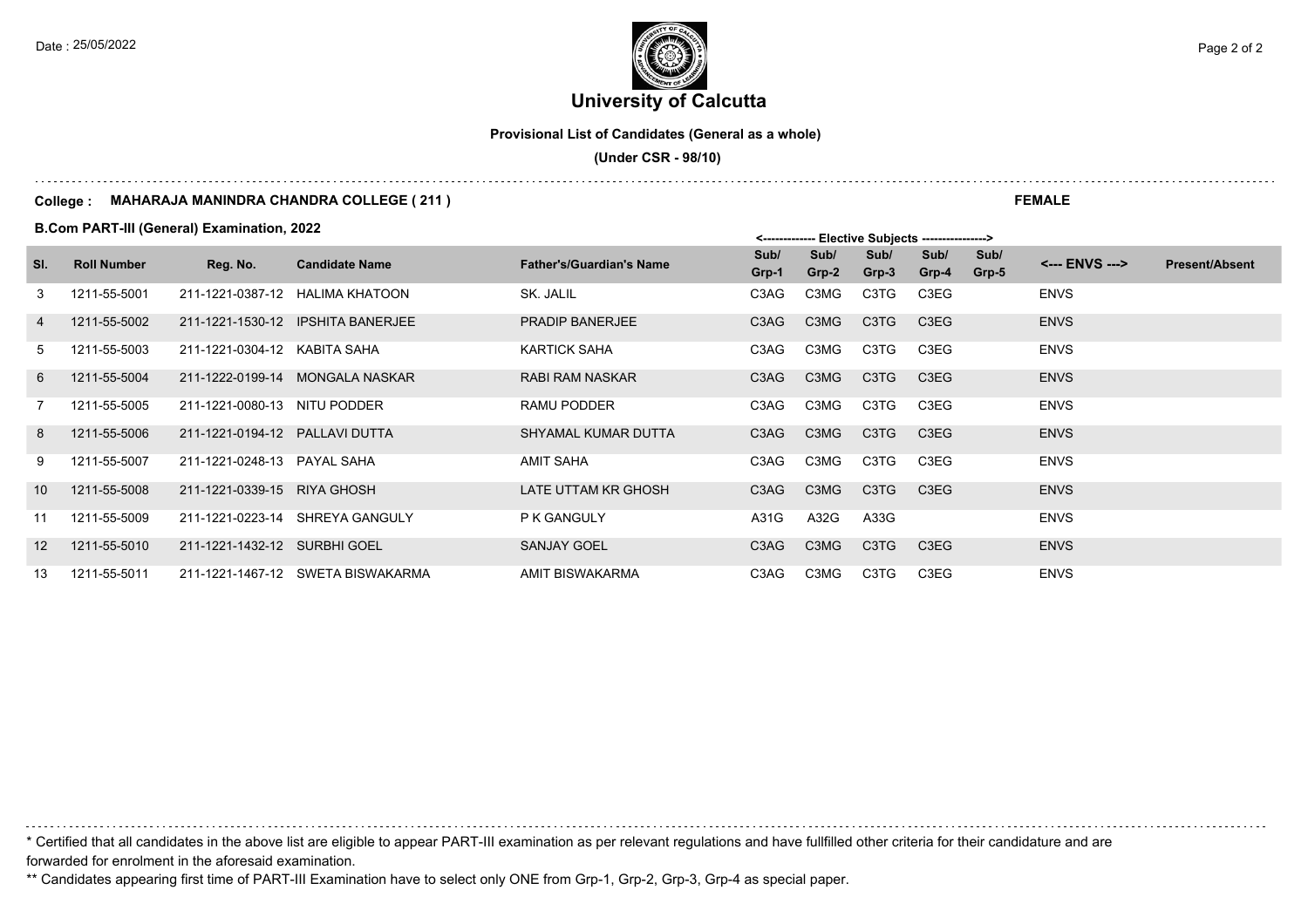

**Provisional List of Candidates (Failed Subject)**

 **(Under CSR - 62/16)**

#### **College : MAHARAJA MANINDRA CHANDRA COLLEGE ( 211 )**

**B.Com PART-III (General) Examination, 2022**

|     | <b>B.COM PART-III (General) Examination, 2022</b> |                                |                       |                                 |       | <------------- Elective Subjects ----------------> |       |       |       |                |                       |  |
|-----|---------------------------------------------------|--------------------------------|-----------------------|---------------------------------|-------|----------------------------------------------------|-------|-------|-------|----------------|-----------------------|--|
| SI. | <b>Roll Number</b>                                | Rea. No.                       | <b>Candidate Name</b> | <b>Father's/Guardian's Name</b> | Sub/  | Sub/                                               | Sub/  | Sub/  | Sub/  | <--- ENVS ---> | <b>Present/Absent</b> |  |
|     |                                                   |                                |                       |                                 | Grp-1 | Grp-2                                              | Grp-3 | Grp-4 | Grp-5 |                |                       |  |
|     | 1211-66-0001                                      | 211-1121-0221-16 SOUVICK DUTTA |                       | NIRMAL DUTTA                    | A31G  |                                                    |       |       |       |                |                       |  |

\* Certified that all candidates in the above list are eligible to appear PART-III examination as per relevant regulations and have fullfilled other criteria for their candidature and are forwarded for enrolment in the aforesaid examination.

\*\* Candidates appearing first time of PART-III Examination have to select only ONE from Grp-1, Grp-2, Grp-3, Grp-4 as special paper.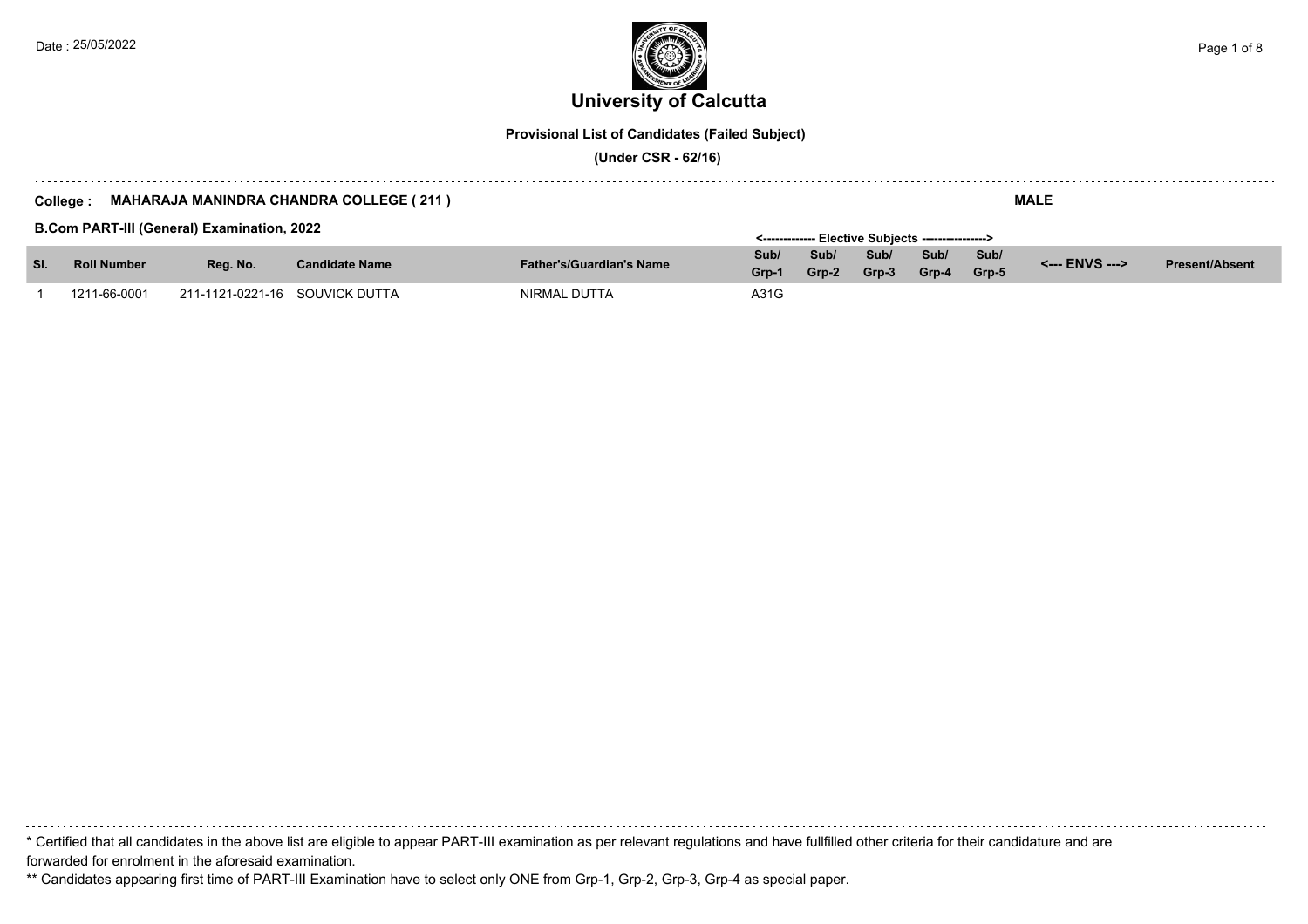# **University of Calcutta**  Date : 25/05/2022 **Page 2 of 8**  $\epsilon$  Page 2 of 8

**Provisional List of Candidates (Failed Subject)**

 **(Under CSR - 98/10)**

#### **College : MAHARAJA MANINDRA CHANDRA COLLEGE ( 211 )**

**B.Com PART-III (General) Examination, 2022**

|                |                    | <b>B.COM PART-III (General) Examination, 2022</b> |                                          | <------------- Elective Subjects ----------------> |               |               |               |               |               |                |                       |
|----------------|--------------------|---------------------------------------------------|------------------------------------------|----------------------------------------------------|---------------|---------------|---------------|---------------|---------------|----------------|-----------------------|
| SI.            | <b>Roll Number</b> | Reg. No.                                          | <b>Candidate Name</b>                    | <b>Father's/Guardian's Name</b>                    | Sub/<br>Grp-1 | Sub/<br>Grp-2 | Sub/<br>Grp-3 | Sub/<br>Grp-4 | Sub/<br>Grp-5 | <--- ENVS ---> | <b>Present/Absent</b> |
| $\overline{2}$ | 1211-66-5001       | 211-1121-1544-12 ABHIJIT DAS                      |                                          | <b>BISWAJIT DAS</b>                                | A31G          | A32G          | A33G          |               |               |                |                       |
| 3              | 1211-66-5002       |                                                   | 211-1121-1435-12 ABHIJIT DUTTA CHOWDHURY | <b>GOPAL DUTTA CHOWDHURY</b>                       | A31G          |               |               |               |               |                |                       |
| $\overline{4}$ | 1211-66-5003       | 211-1121-1578-12 ABHIJIT SARKAR                   |                                          | <b>SANJOY SARKAR</b>                               | A31G          | A32G          | A33G          |               |               |                |                       |
| 5              | 1211-66-5004       |                                                   | 211-1121-0707-15 ABHISEK GHOSH           | <b>BIPLAB GHOSH</b>                                | A31G          | A32G          | A33G          |               |               |                |                       |
| 6              | 1211-66-5005       |                                                   | 211-1121-1286-12 ABHISHEK KUMAR SINGH    | <b>RAJ KUMAR SINGH</b>                             | A31G          |               |               |               |               |                |                       |
| 7              | 1211-66-5006       |                                                   | 211-1121-0127-12 ABHISHEK KUNDU          | <b>JAYANTA KUNDU</b>                               | A31G          |               |               |               |               |                |                       |
| 8              | 1211-66-5007       |                                                   | 211-1121-0227-14 ABUL KALAM MALLICK      | <b>JULFIKKAR ALI MALLICK</b>                       | A32G          |               |               |               |               |                |                       |
| 9              | 1211-66-5008       |                                                   | 211-1121-0276-12 ADITYA AGARWAL          | PAWAN KUMAR AGARWAL                                | A31G          | A32G          | A33G          |               |               |                |                       |
| 10             | 1211-66-5009       | 211-1122-0587-15 AJIT NAYAK                       |                                          | SHIBU NAYAK.                                       | A31G          | A32G          | A33G          |               |               |                |                       |
| 11             | 1211-66-5010       | 211-1121-1502-12 AJOY DEY                         |                                          | PRASANTA DEY                                       | A31G          | A32G          | A33G          |               |               |                |                       |
| 12             | 1211-66-5011       |                                                   | 211-1121-1364-12 AMAN PRASAD GUPTA       | ANAND PRASAD GUPTA                                 | A31G          |               |               |               |               |                |                       |
| 13             | 1211-66-5012       |                                                   | 211-1121-0253-14 AMIT SHRIVASTAV         | MONORAJAN SHRIVASTAV                               | A31G          |               |               |               |               |                |                       |
| 14             | 1211-66-5013       |                                                   | 211-1121-1641-12 ANAND KR GUPTA          | <b>RAMJI LAL SHAW</b>                              | A31G          |               |               |               |               |                |                       |
| 15             | 1211-66-5014       | 211-1121-0621-15 ANIK NATH                        |                                          | <b>MANICK NATH</b>                                 | A32G          |               |               |               |               |                |                       |
| 16             | 1211-66-5015       | 211-1121-1518-12 ANIKETH MITRA                    |                                          | <b>BIRBAL MITRA</b>                                | A31G          |               |               |               |               |                |                       |
| 17             | 1211-66-5016       | 211-1121-0331-13 ANINDYA DUTTA                    |                                          | RAGHU NATH DUTTA                                   | A31G          | A32G          | A33G          |               |               |                |                       |
| 18             | 1211-66-5017       | 211-1121-1677-12 ANISH AKBAR                      |                                          | <b>SK AKBAR</b>                                    | A31G          |               |               |               |               |                |                       |
| 19             | 1211-66-5018       |                                                   | 211-1124-0297-14 ANISUR RAHAMAN          | <b>MOTIAR RAHAMAN</b>                              | A31G          | A32G          | A33G          |               |               |                |                       |

\* Certified that all candidates in the above list are eligible to appear PART-III examination as per relevant regulations and have fullfilled other criteria for their candidature and are forwarded for enrolment in the aforesaid examination.

\*\* Candidates appearing first time of PART-III Examination have to select only ONE from Grp-1, Grp-2, Grp-3, Grp-4 as special paper.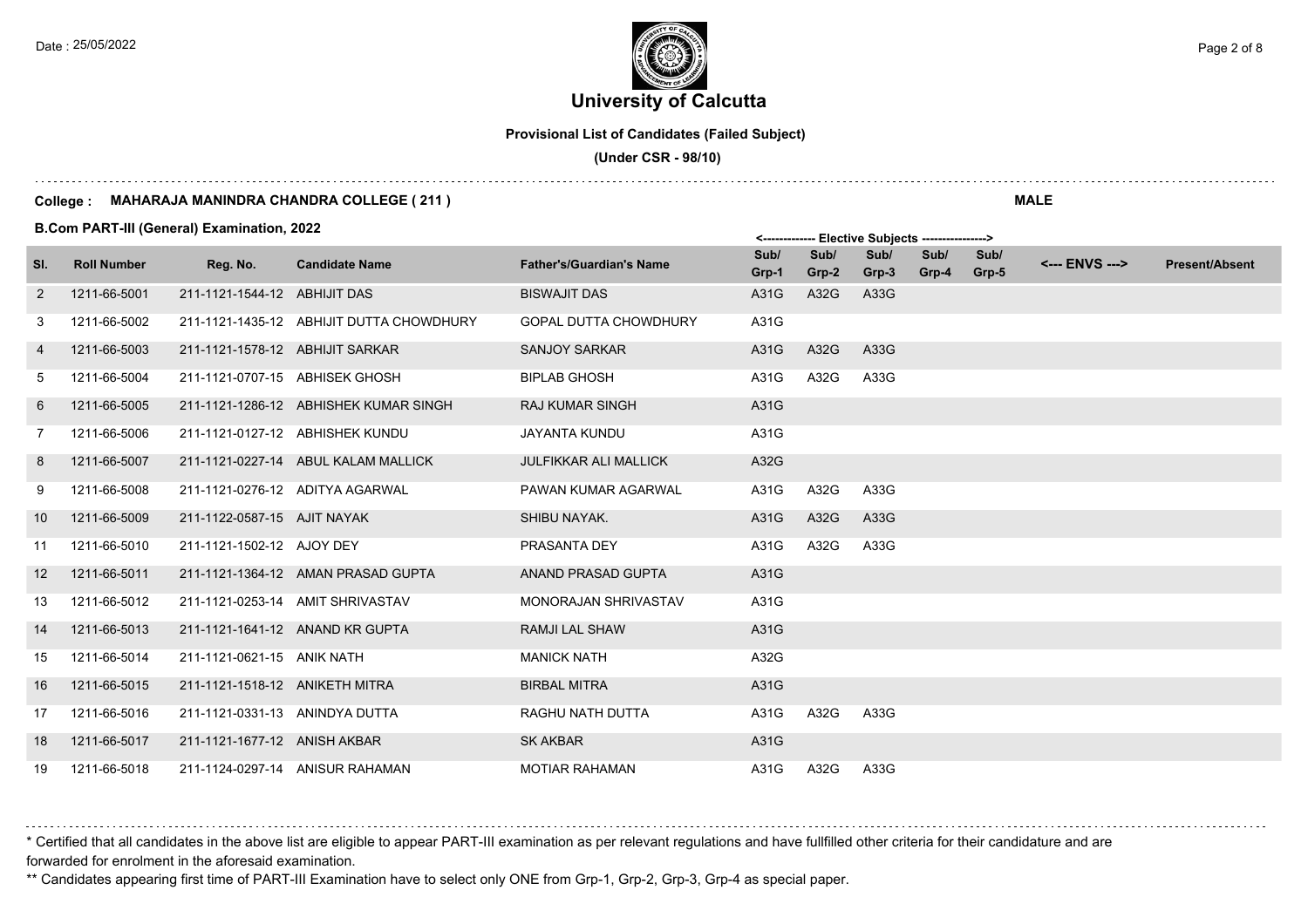## **University of Calcutta**  Date : 25/05/2022 **Page 3 of 8**  $\epsilon$  Page 3 of 8

**Provisional List of Candidates (Failed Subject)**

 **(Under CSR - 98/10)**

#### **College : MAHARAJA MANINDRA CHANDRA COLLEGE ( 211 )**

**B.Com PART-III (General) Examination, 2022**

|     |                    |                                |                                       |                                 |               |               | <b>LIGALITE AUNICATO</b> |               |               |                |                       |
|-----|--------------------|--------------------------------|---------------------------------------|---------------------------------|---------------|---------------|--------------------------|---------------|---------------|----------------|-----------------------|
| SI. | <b>Roll Number</b> | Reg. No.                       | <b>Candidate Name</b>                 | <b>Father's/Guardian's Name</b> | Sub/<br>Grp-1 | Sub/<br>Grp-2 | Sub/<br>Grp-3            | Sub/<br>Grp-4 | Sub/<br>Grp-5 | <--- ENVS ---> | <b>Present/Absent</b> |
| 20  | 1211-66-5019       | 211-1121-1488-12 ANUP THAKUR   |                                       | <b>ARUN THAKUR</b>              | A31G          | A32G          | A33G                     |               |               |                |                       |
| 21  | 1211-66-5020       | 211-1121-0363-12 ARIJIT SEAL   |                                       | KAJAL KUMAR SEAL                | A31G          |               |                          |               |               |                |                       |
| 22  | 1211-66-5021       | 211-1121-0251-14 ATANU BOSE    |                                       | <b>MANTU BOSE</b>               | A31G          | A32G          | A33G                     |               |               |                |                       |
| 23  | 1211-66-5022       | 211-1121-0237-13 AVIJIT SINGHA |                                       | <b>KRISHNA SINGHA</b>           | A31G          |               |                          |               |               |                |                       |
| 24  | 1211-66-5023       | 211-1121-0213-14 AYAN DEY      |                                       | <b>TAPAN DEY</b>                | A31G          | A32G          | A33G                     |               |               |                |                       |
| 25  | 1211-66-5024       | 211-1121-0282-13 BAPPA DEY     |                                       | <b>SUBOL DEY</b>                | A31G          | A32G          | A33G                     |               |               |                |                       |
| 26  | 1211-66-5025       | 211-1121-1479-12 BHOLA YADAV   |                                       | <b>KARTIK YADAV</b>             | A31G          | A32G          | A33G                     |               |               |                |                       |
| 27  | 1211-66-5026       | 211-1121-1505-12 BIKASH SHARMA |                                       | PARMESHWAR SHARMA               | A31G          | A32G          | A33G                     |               |               |                |                       |
| 28  | 1211-66-5027       | 211-1121-0318-14 BISHAL SINGH  |                                       | <b>BIJAY SINGH</b>              | A31G          | A32G          | A33G                     |               |               |                |                       |
| 29  | 1211-66-5028       | 211-1122-0278-14 BISHAL SONKAR |                                       | <b>KALACHAND SONKAR</b>         | A31G          | A32G          | A33G                     |               |               |                |                       |
| 30  | 1211-66-5029       |                                | 211-1121-0235-14 BISWAJIT DEBSHARMA   | <b>DEBATOHS DEBSHARMA</b>       | A33G          |               |                          |               |               |                |                       |
| 31  | 1211-66-5030       |                                | 211-1122-1001-14 BISWAJIT SIKDER      | <b>NIRANJAN SIKDER</b>          | A31G          | A32G          | A33G                     |               |               |                |                       |
| 32  | 1211-66-5031       | 211-1122-0291-13 CHANDAN DAS   |                                       | <b>RAJMONI DEVI</b>             | A32G          |               |                          |               |               |                |                       |
| 33  | 1211-66-5032       | 211-1121-0392-12 CHANDAN PATRA |                                       | <b>SUNIL PATRA</b>              | A31G          |               |                          |               |               |                |                       |
| 34  | 1211-66-5033       |                                | 211-1121-0265-14 CHAYAN CHOWDHURY     | <b>DIGANTA CHOWDHURY</b>        | A33G          |               |                          |               |               |                |                       |
| 35  | 1211-66-5034       |                                | 211-1122-0298-13 DEBASISH SIKDER      | <b>ASHIT SIKDER</b>             | A31G          | A32G          | A33G                     |               |               |                |                       |
| 36  | 1211-66-5035       |                                | 211-1121-1581-12 DRIPTA BHATTACHARJEE | DEBOPRIYA BHATTACHARJEE         | A31G          |               |                          |               |               |                |                       |
| 37  | 1211-66-5036       | 211-1121-1579-12 GOPAL ROY     |                                       | <b>RAM CHANDRA ROY</b>          | A31G          | A32G          | A33G                     |               |               |                |                       |

\* Certified that all candidates in the above list are eligible to appear PART-III examination as per relevant regulations and have fullfilled other criteria for their candidature and are forwarded for enrolment in the aforesaid examination.

\*\* Candidates appearing first time of PART-III Examination have to select only ONE from Grp-1, Grp-2, Grp-3, Grp-4 as special paper.

**MALE**

 $\mathsf{E}$ lective Subjects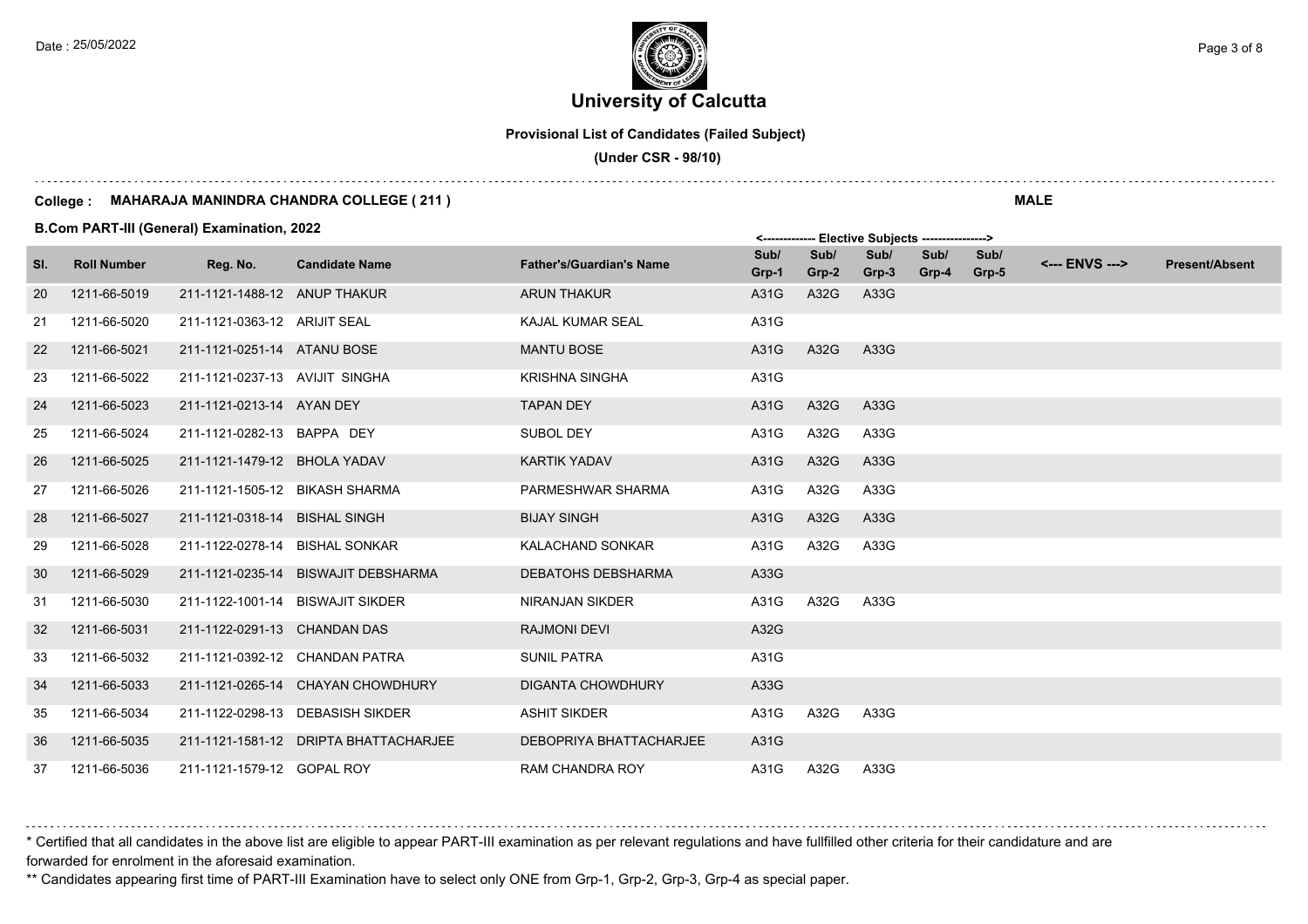# **University of Calcutta**  Date : 25/05/2022 **Page 4 of 8**  $\epsilon$  Page 4 of 8

**Provisional List of Candidates (Failed Subject)**

 **(Under CSR - 98/10)**

#### **College : MAHARAJA MANINDRA CHANDRA COLLEGE ( 211 )**

**B.Com PART-III (General) Examination, 2022**

|     |                    |                                |                                      |                                 |               |               | ---------     |               |               |                |                       |
|-----|--------------------|--------------------------------|--------------------------------------|---------------------------------|---------------|---------------|---------------|---------------|---------------|----------------|-----------------------|
| SI. | <b>Roll Number</b> | Reg. No.                       | <b>Candidate Name</b>                | <b>Father's/Guardian's Name</b> | Sub/<br>Grp-1 | Sub/<br>Grp-2 | Sub/<br>Grp-3 | Sub/<br>Grp-4 | Sub/<br>Grp-5 | <--- ENVS ---> | <b>Present/Absent</b> |
| 38  | 1211-66-5037       |                                | 211-1121-1536-12 JAYANTA HALDER      | <b>KHAKON HALDER</b>            | A31G          | A32G          | A33G          |               |               |                |                       |
| 39  | 1211-66-5038       | 211-1121-1710-12 JAYANTA KUNDU |                                      | NABA KUMAR KUNDU                | A31G          | A32G          | A33G          |               |               |                |                       |
| 40  | 1211-66-5039       | 211-1122-0326-13 KAPIL MALLICK |                                      | <b>MAYA MALLICK</b>             | A31G          |               |               |               |               |                |                       |
| 41  | 1211-66-5040       |                                | 211-1121-1497-12 KISHORE MONDAL      | <b>KRISHNA MONDAL</b>           | A31G          | A32G          | A33G          |               |               |                |                       |
| 42  | 1211-66-5041       | 211-1121-0344-12 KOUSTAV SAHA  |                                      | KOUSHIK SAHA                    | A31G          | A32G          | A33G          |               |               |                |                       |
| 43  | 1211-66-5042       |                                | 211-1121-1558-12 KRISHENDU PAUL      | <b>KAMAL KRISHNO PAUL</b>       | A31G          | A32G          | A33G          |               |               |                |                       |
| 44  | 1211-66-5043       |                                | 211-1121-0331-14 KUNAL KUMAR NATH    | <b>PRASANTA NATH</b>            | A33G          |               |               |               |               |                |                       |
| 45  | 1211-66-5044       |                                | 211-1121-0324-14 KUNTAL CHANDRA      | PUSPAL CHANDRA                  | A31G          | A32G          | A33G          |               |               |                |                       |
| 46  | 1211-66-5045       | 211-1121-0271-13 MAINAK MITRA  |                                      | PUSPENDU MITRA                  | A31G          | A32G          | A33G          |               |               |                |                       |
| 47  | 1211-66-5046       | 211-1124-0997-14 MALAY HALDER  |                                      | <b>SUBAL CH HALDER</b>          | A32G          |               |               |               |               |                |                       |
| 48  | 1211-66-5047       |                                | 211-1123-0296-14 MANISH KUMAR SHAW   | <b>NAND KUMAR SHAW</b>          | A31G          | A32G          | A33G          |               |               |                |                       |
| 49  | 1211-66-5048       | 211-1121-0251-13 MANURAJ HELA  |                                      | DEEPAK KUMAR HELA               | A33G          |               |               |               |               |                |                       |
| 50  | 1211-66-5049       |                                | 211-1125-0657-15 MD MOZAMMEL HOSSAIN | MD NIZAM UDDIN                  | A31G          | A32G          | A33G          |               |               |                |                       |
| 51  | 1211-66-5050       |                                | 211-1121-1504-12 MD. ZUBAIR AARBI    | <b>MD. IMAMUDDIN AARBI</b>      | A31G          | A32G          | A33G          |               |               |                |                       |
| 52  | 1211-66-5051       |                                | 211-1122-0208-12 MINMOY DAS LET      | <b>HARADHAN LET</b>             | A31G          | A32G          | A33G          |               |               |                |                       |
| 53  | 1211-66-5052       |                                | 211-1121-1458-12 MONOJIT SINGHA      | <b>MRINAL KANTI SINGHA</b>      | A31G          |               |               |               |               |                |                       |
| 54  | 1211-66-5053       |                                | 211-1121-0233-13 PIJUSH DEBNATH      | <b>PARITOSH DEBNATH</b>         | A31G          | A32G          | A33G          |               |               |                |                       |
| 55  | 1211-66-5054       | 211-1121-1554-12 PINTU MANDAL  |                                      | <b>KULDIP MANDAL</b>            | A31G          | A32G          | A33G          |               |               |                |                       |

\* Certified that all candidates in the above list are eligible to appear PART-III examination as per relevant regulations and have fullfilled other criteria for their candidature and are forwarded for enrolment in the aforesaid examination.

\*\* Candidates appearing first time of PART-III Examination have to select only ONE from Grp-1, Grp-2, Grp-3, Grp-4 as special paper.

**MALE**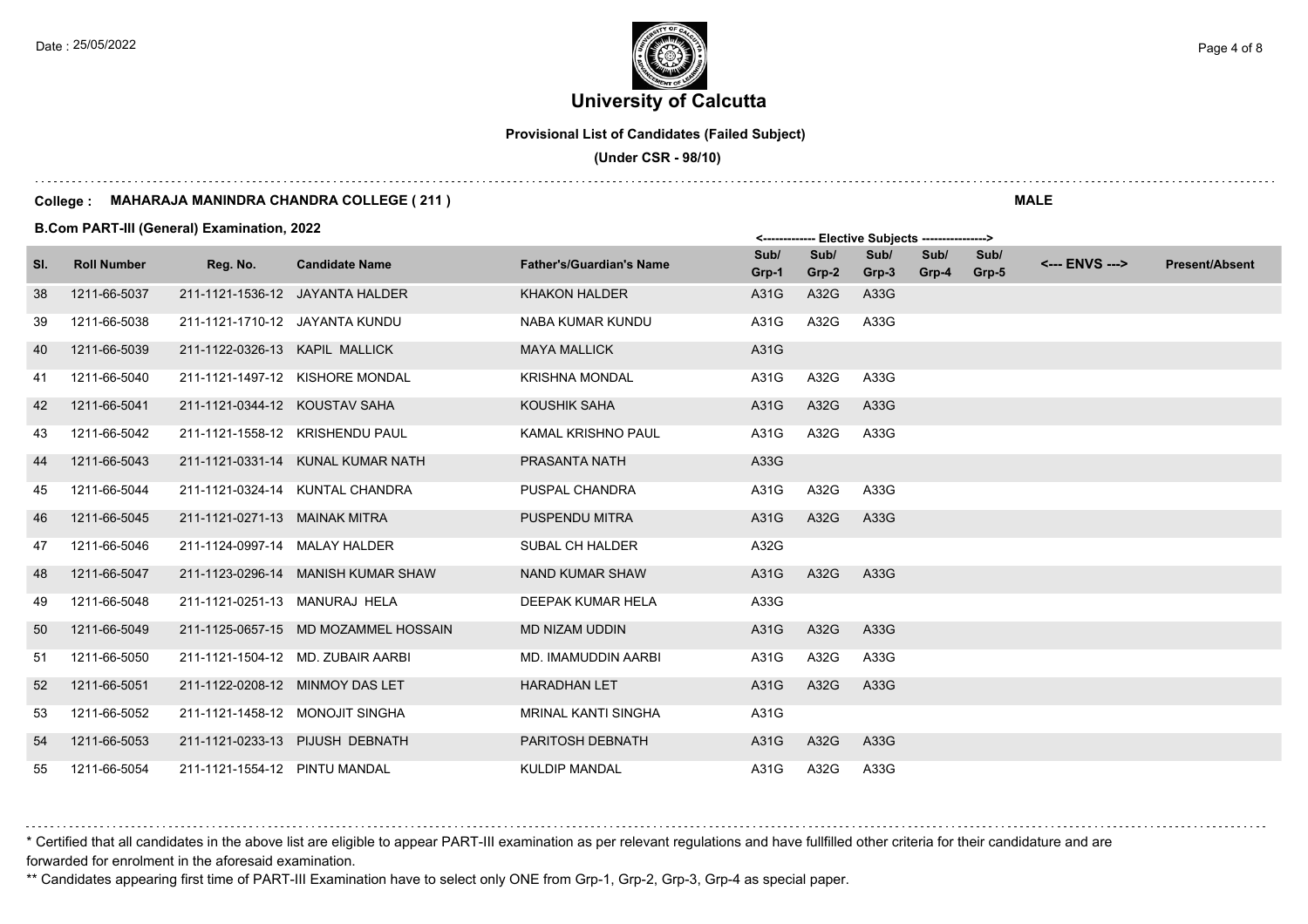# **University of Calcutta**  Date : 25/05/2022 **Page 5 of 8**  $\epsilon$  Page 5 of 8

**Provisional List of Candidates (Failed Subject)**

 **(Under CSR - 98/10)**

#### **College : MAHARAJA MANINDRA CHANDRA COLLEGE ( 211 )**

**B.Com PART-III (General) Examination, 2022**

|     |                    |                                |                                        |                                 |               |               | --------      |               |               |                |                       |
|-----|--------------------|--------------------------------|----------------------------------------|---------------------------------|---------------|---------------|---------------|---------------|---------------|----------------|-----------------------|
| SI. | <b>Roll Number</b> | Reg. No.                       | <b>Candidate Name</b>                  | <b>Father's/Guardian's Name</b> | Sub/<br>Grp-1 | Sub/<br>Grp-2 | Sub/<br>Grp-3 | Sub/<br>Grp-4 | Sub/<br>Grp-5 | <--- ENVS ---> | <b>Present/Absent</b> |
| 56  | 1211-66-5055       |                                | 211-1121-1660-12 PRABHAT GUPTA         | <b>ARUN GUPTA</b>               | A31G          | A32G          | A33G          |               |               |                |                       |
| 57  | 1211-66-5056       |                                | 211-1121-0382-12 PRAKASH PASWAN        | <b>LALDEO PASWAN</b>            | A31G          | A32G          | A33G          |               |               |                |                       |
| 58  | 1211-66-5057       |                                | 211-1122-0589-15 PRITHIRAJ MONDAL      | <b>GOPAL MONDAL</b>             | A31G          | A32G          | A33G          |               |               |                |                       |
| 59  | 1211-66-5058       | 211-1121-1591-12 RABI HALDER   |                                        | JATINDRA NATH HALDER            | A31G          | A32G          | A33G          |               |               |                |                       |
| 60  | 1211-66-5059       |                                | 211-1122-0337-12 RABINDRA NATH BITTER  | <b>GOPI NATH BITTER</b>         | A31G          | A32G          | A33G          |               |               |                |                       |
| 61  | 1211-66-5060       |                                | 211-1121-1595-12 RABINDRA RABI DAS     | <b>MUNSHI RABI DAS</b>          | A31G          | A32G          | A33G          |               |               |                |                       |
| 62  | 1211-66-5061       | 211-1121-0111-13 RAHUL BASAK   |                                        | NITAI CHANDRA BASAK             | A31G          | A32G          | A33G          |               |               |                |                       |
| 63  | 1211-66-5062       | 211-1121-1428-12 RAHUL BAG     |                                        | RAJA RAM BAG                    | A32G          |               |               |               |               |                |                       |
| 64  | 1211-66-5063       | 211-1121-1275-12 RAHUL BALMIKI |                                        | OM PRAKASH BALMIKI              | A31G          | A32G          | A33G          |               |               |                |                       |
| 65  | 1211-66-5064       | 211-1121-0371-15 RAHUL PAUL    |                                        | PIJUSH KANTI PAUL               | A33G          |               |               |               |               |                |                       |
| 66  | 1211-66-5065       | 211-1122-0411-15 RAJA MONDAL   |                                        | <b>RANJIT MONDAL</b>            | A31G          | A32G          | A33G          |               |               |                |                       |
| 67  | 1211-66-5066       |                                | 211-1121-1556-12 RAJDEEP BHATTACHARJEE | <b>RATAN BHATTACHARJEE</b>      | A31G          | A32G          | A33G          |               |               |                |                       |
| 68  | 1211-66-5067       | 211-1121-1484-12 RAJDEEP SEAL  |                                        | <b>ASHIM SEAL</b>               | A31G          | A32G          | A33G          |               |               |                |                       |
| 69  | 1211-66-5068       | 211-1121-0307-13 RAJDIP GHOSH  |                                        | PROSANTO GHOSH                  | A31G          | A32G          | A33G          |               |               |                |                       |
| 70  | 1211-66-5069       | 211-1121-0255-13 RAJESH DOLUI  |                                        | <b>NARAYAN DOLUI</b>            | A31G          | A32G          | A33G          |               |               |                |                       |
| 71  | 1211-66-5070       | 211-1121-0302-13 RAJIB DUTTA   |                                        | <b>TARAK DUTTA</b>              | A32G          |               |               |               |               |                |                       |
| 72  | 1211-66-5071       | 211-1121-1421-12 RAJIB ROY     |                                        | SONA ROY                        | A31G          | A32G          | A33G          |               |               |                |                       |
| 73  | 1211-66-5072       |                                | 211-1121-0021-12 RAJKUMAR BINANI       | <b>MOHANLAL BINANI</b>          | A31G          | A32G          | A33G          |               |               |                |                       |

\* Certified that all candidates in the above list are eligible to appear PART-III examination as per relevant regulations and have fullfilled other criteria for their candidature and are forwarded for enrolment in the aforesaid examination.

\*\* Candidates appearing first time of PART-III Examination have to select only ONE from Grp-1, Grp-2, Grp-3, Grp-4 as special paper.

**MALE**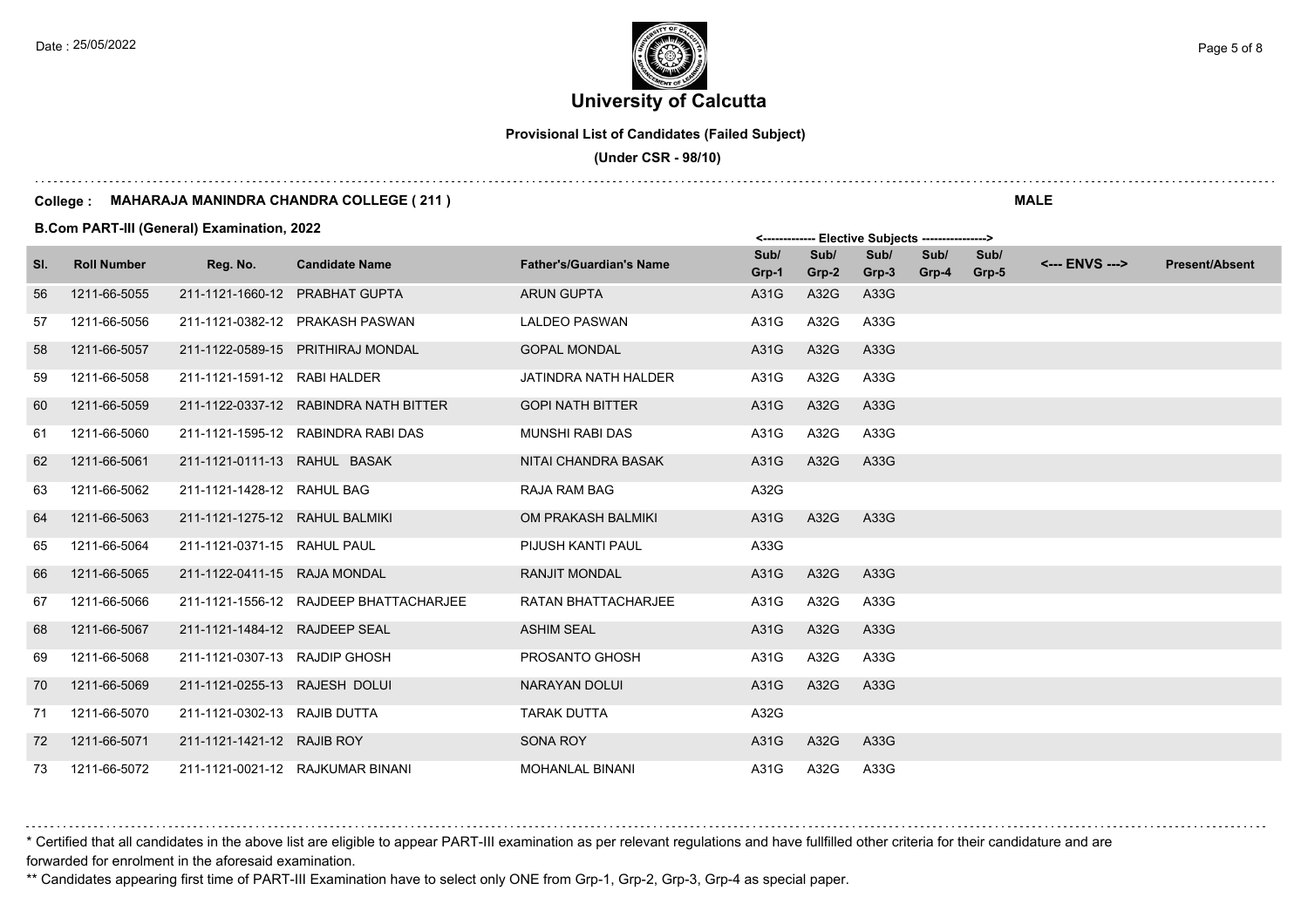# **University of Calcutta**  Date : 25/05/2022 **Page 6 of 8**  $\epsilon$  Page 6 of 8

**Provisional List of Candidates (Failed Subject)**

 **(Under CSR - 98/10)**

#### **College : MAHARAJA MANINDRA CHANDRA COLLEGE ( 211 )**

**B.Com PART-III (General) Examination, 2022**

|     |                    |                                |                                       |                                 |               |               | .             |               |               |                |                       |
|-----|--------------------|--------------------------------|---------------------------------------|---------------------------------|---------------|---------------|---------------|---------------|---------------|----------------|-----------------------|
| SI. | <b>Roll Number</b> | Reg. No.                       | <b>Candidate Name</b>                 | <b>Father's/Guardian's Name</b> | Sub/<br>Grp-1 | Sub/<br>Grp-2 | Sub/<br>Grp-3 | Sub/<br>Grp-4 | Sub/<br>Grp-5 | <--- ENVS ---> | <b>Present/Absent</b> |
| 74  | 1211-66-5073       | 211-1122-0627-15 RAJU DAS      |                                       | <b>SHAMBHU DAS</b>              | A31G          | A32G          | A33G          |               |               |                |                       |
| 75  | 1211-66-5074       | 211-1121-1487-12 RAJU SHAW     |                                       | <b>ASHOK SHAW</b>               | A31G          | A32G          | A33G          |               |               |                |                       |
| 76  | 1211-66-5075       | 211-1121-1621-12 RAMESH BISWAS |                                       | <b>SADHAN BISWAS</b>            | A31G          | A32G          | A33G          |               |               |                |                       |
| 77  | 1211-66-5076       | 211-1121-0215-14 RAMESH HAZRA  |                                       | <b>DILIP HAZRA</b>              | A33G          |               |               |               |               |                |                       |
| 78  | 1211-66-5077       | 211-1121-1426-12 RAVI SINHA    |                                       | ARUN KUMAR SINHA                | A31G          | A32G          | A33G          |               |               |                |                       |
| 79  | 1211-66-5078       |                                | 211-1121-1466-12 REETAM CHANDRA       | <b>GAUTAM CHANDRA</b>           | A31G          | A32G          | A33G          |               |               |                |                       |
| 80  | 1211-66-5079       | 211-1121-1420-12 RISHI AGARWAL |                                       | RAMANAND AGARWAL                | A31G          | A32G          | A33G          |               |               |                |                       |
| 81  | 1211-66-5080       |                                | 211-1121-0713-15 ROHIT KUMAR SAHA     | <b>NETAI SAHA</b>               | A31G          | A32G          | A33G          |               |               |                |                       |
| 82  | 1211-66-5081       | 211-1121-1551-12 ROHIT PATIAL  |                                       | <b>BACHAN SINGH PATIAL</b>      | A31G          | A32G          | A33G          |               |               |                |                       |
| 83  | 1211-66-5082       |                                | 211-1121-1419-12 ROSHAN GURANG        | <b>BINOD GURUNG</b>             | A31G          | A32G          | A33G          |               |               |                |                       |
| 84  | 1211-66-5083       |                                | 211-1121-0193-14 SAGAR BARDHAN        | <b>SUKUMAR BARDHAN</b>          | A31G          | A32G          | A33G          |               |               |                |                       |
| 85  | 1211-66-5084       | 211-1121-0114-12 SAGNIK BASAK  |                                       | <b>SHANKAR BASAK</b>            | A31G          | A32G          | A33G          |               |               |                |                       |
| 86  | 1211-66-5085       |                                | 211-1121-1474-12 SANJAY KUMAR CHAUBEY | <b>RAM KUMAR CHAUBEY</b>        | A31G          | A32G          | A33G          |               |               |                |                       |
| 87  | 1211-66-5086       | 211-1121-0236-12 SANJAY SEN    |                                       | <b>SWAPAN SEN</b>               | A32G          |               |               |               |               |                |                       |
| 88  | 1211-66-5087       |                                | 211-1121-1244-12 SANJOY KUMAR DEY     | <b>ARUN KUMAR DEY</b>           | A31G          | A32G          | A33G          |               |               |                |                       |
| 89  | 1211-66-5088       |                                | 211-1122-0305-13 SANTANU MONDAL       | <b>SANKAR MONDAL</b>            | A33G          |               |               |               |               |                |                       |
| 90  | 1211-66-5089       | 211-1121-1404-12 SANTANU SUR   |                                       | <b>KALIDAS SUR</b>              | A31G          | A32G          | A33G          |               |               |                |                       |
| 91  | 1211-66-5090       | 211-1121-1596-12 SAUGATA ROY   |                                       | <b>BHOLA ROY</b>                | A31G          | A32G          | A33G          |               |               |                |                       |

\* Certified that all candidates in the above list are eligible to appear PART-III examination as per relevant regulations and have fullfilled other criteria for their candidature and are forwarded for enrolment in the aforesaid examination.

\*\* Candidates appearing first time of PART-III Examination have to select only ONE from Grp-1, Grp-2, Grp-3, Grp-4 as special paper.

**MALE**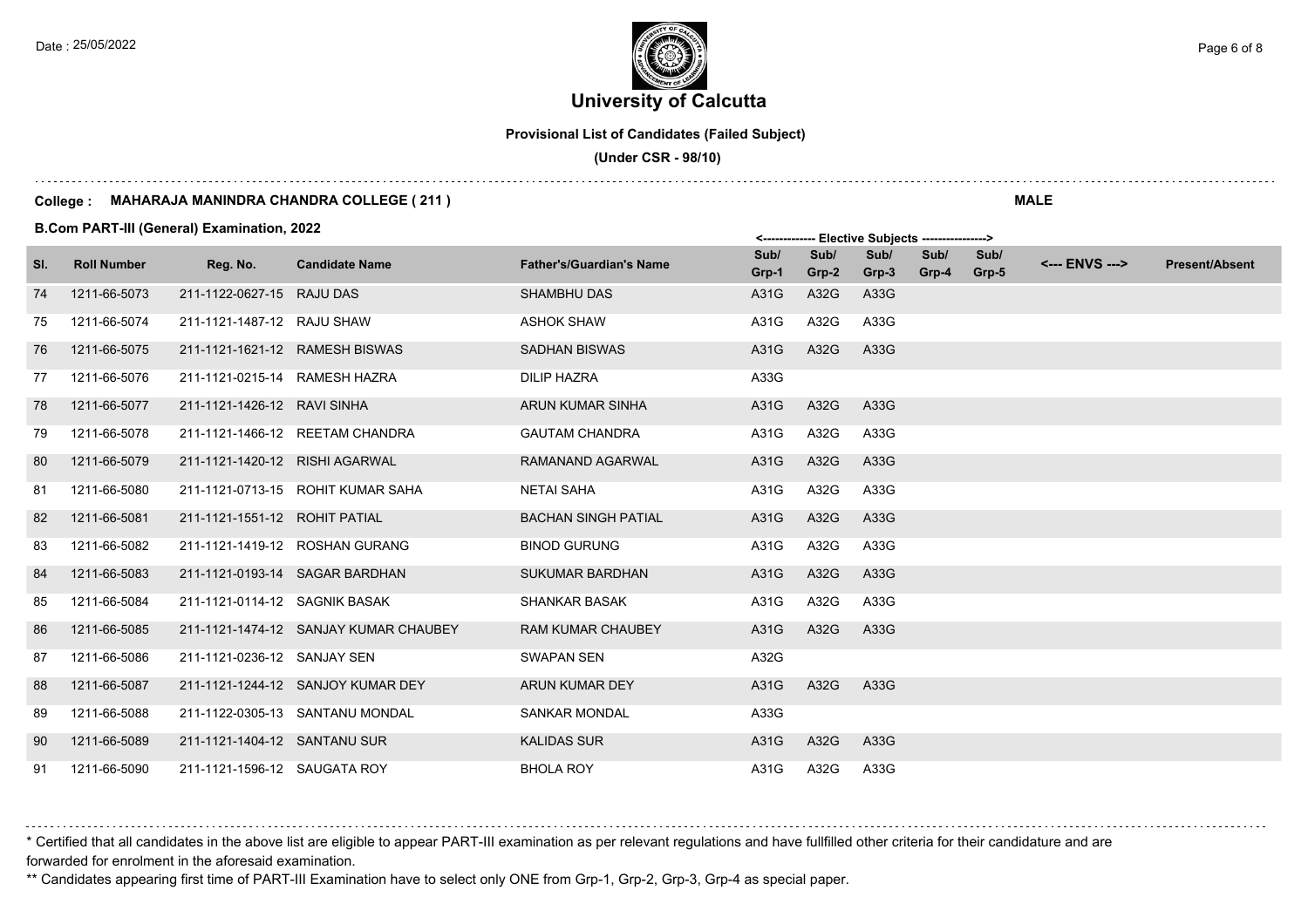### **University of Calcutta**  Date : 25/05/2022 **Page 7 of 8**  $\epsilon$  Page 7 of 8

**Provisional List of Candidates (Failed Subject)**

 **(Under CSR - 98/10)**

#### **College : MAHARAJA MANINDRA CHANDRA COLLEGE ( 211 )**

**B.Com PART-III (General) Examination, 2022**

|     | <b>D.COM FAILE THE GENERAL LAGINING LOTE</b> |                                |                                   |                                 |               | <------------- Elective Subjects ----------------> |               |               |               |                |                       |  |
|-----|----------------------------------------------|--------------------------------|-----------------------------------|---------------------------------|---------------|----------------------------------------------------|---------------|---------------|---------------|----------------|-----------------------|--|
| SI. | <b>Roll Number</b>                           | Reg. No.                       | <b>Candidate Name</b>             | <b>Father's/Guardian's Name</b> | Sub/<br>Grp-1 | Sub/<br>Grp-2                                      | Sub/<br>Grp-3 | Sub/<br>Grp-4 | Sub/<br>Grp-5 | <--- ENVS ---> | <b>Present/Absent</b> |  |
| 92  | 1211-66-5091                                 | 211-1122-0237-15 SHIBU MONDAL  |                                   | <b>AMAL MONDAL</b>              | A33G          |                                                    |               |               |               |                |                       |  |
| 93  | 1211-66-5092                                 |                                | 211-1121-1468-12 SHIVAM JAISWAL   | OM PRAKESH JAISWAL              | A31G          | A32G                                               | A33G          |               |               |                |                       |  |
| 94  | 1211-66-5093                                 |                                | 211-1121-1411-12 SHOUVIK MONDAL   | <b>ACHINTYA MONDAL</b>          | A31G          | A32G                                               | A33G          |               |               |                |                       |  |
| 95  | 1211-66-5094                                 | 211-1121-0348-14 SHUBHAM RAHA  |                                   | <b>SANKAR RAHA</b>              | A31G          | A32G                                               | A33G          |               |               |                |                       |  |
| 96  | 1211-66-5095                                 |                                | 211-1122-0326-12 SHUBHRA SIKDAR   | <b>NIRMAL SIKDAR</b>            | A31G          | A32G                                               | A33G          |               |               |                |                       |  |
| 97  | 1211-66-5096                                 | 211-1121-1273-12 SK INTEKHAB   |                                   | SK. HAMID                       | A31G          | A32G                                               | A33G          |               |               |                |                       |  |
| 98  | 1211-66-5097                                 |                                | 211-1121-1247-12 SK. JIAUL HAQUE  | SK. SAHEB                       | A31G          | A32G                                               | A33G          |               |               |                |                       |  |
| 99  | 1211-66-5098                                 | 211-1121-1607-12 SONJU BISWAS  |                                   | <b>ANIL BISWAS</b>              | A31G          | A32G                                               | A33G          |               |               |                |                       |  |
| 100 | 1211-66-5099                                 | 211-1121-1378-12 SOUDIP KUNDU  |                                   | DIPAK KUNDU                     | A32G          |                                                    |               |               |               |                |                       |  |
| 101 | 1211-66-5100                                 | 211-1121-1542-12 SOUDIP SARKAR |                                   | <b>BANDANA SARKAR</b>           | A31G          | A32G                                               | A33G          |               |               |                |                       |  |
| 102 | 1211-66-5101                                 |                                | 211-1122-0388-12 SOURAV HALDER    | <b>ASIT HALDER</b>              | A31G          | A32G                                               | A33G          |               |               |                |                       |  |
| 103 | 1211-66-5102                                 | 211-1121-1055-14 SOURAV JANA   |                                   | LAKSHMAN CHANDRA JANA           | A31G          | A32G                                               | A33G          |               |               |                |                       |  |
| 104 | 1211-66-5103                                 |                                | 211-1121-0361-12 SOURAV MUKHERJEE | KALIDAS MUKHERJEE               | A31G          | A32G                                               | A33G          |               |               |                |                       |  |
| 105 | 1211-66-5104                                 | 211-1121-1555-12 SOUVIK DAS    |                                   | <b>TAPAN DAS</b>                | A31G          | A32G                                               | A33G          |               |               |                |                       |  |
| 106 | 1211-66-5105                                 |                                | 211-1121-1412-12 SUBHA DEEP SAHA  | RAGHU NATH SAHA                 | A31G          | A32G                                               | A33G          |               |               |                |                       |  |
| 107 | 1211-66-5106                                 | 211-1121-0567-15 SUBHAJIT MAJI |                                   | <b>SUKUMAR MAJI</b>             | A31G          | A32G                                               | A33G          |               |               |                |                       |  |
| 108 | 1211-66-5107                                 |                                | 211-1121-0374-12 SUBHAJIT MONDAL  | <b>SUBHAS MONDAL</b>            | A31G          | A32G                                               | A33G          |               |               |                |                       |  |
| 109 | 1211-66-5108                                 | 211-1122-0096-14 SUBHAJIT ROY  |                                   | <b>SANKAR ROY</b>               | A31G          | A32G                                               | A33G          |               |               |                |                       |  |

\* Certified that all candidates in the above list are eligible to appear PART-III examination as per relevant regulations and have fullfilled other criteria for their candidature and are forwarded for enrolment in the aforesaid examination.

\*\* Candidates appearing first time of PART-III Examination have to select only ONE from Grp-1, Grp-2, Grp-3, Grp-4 as special paper.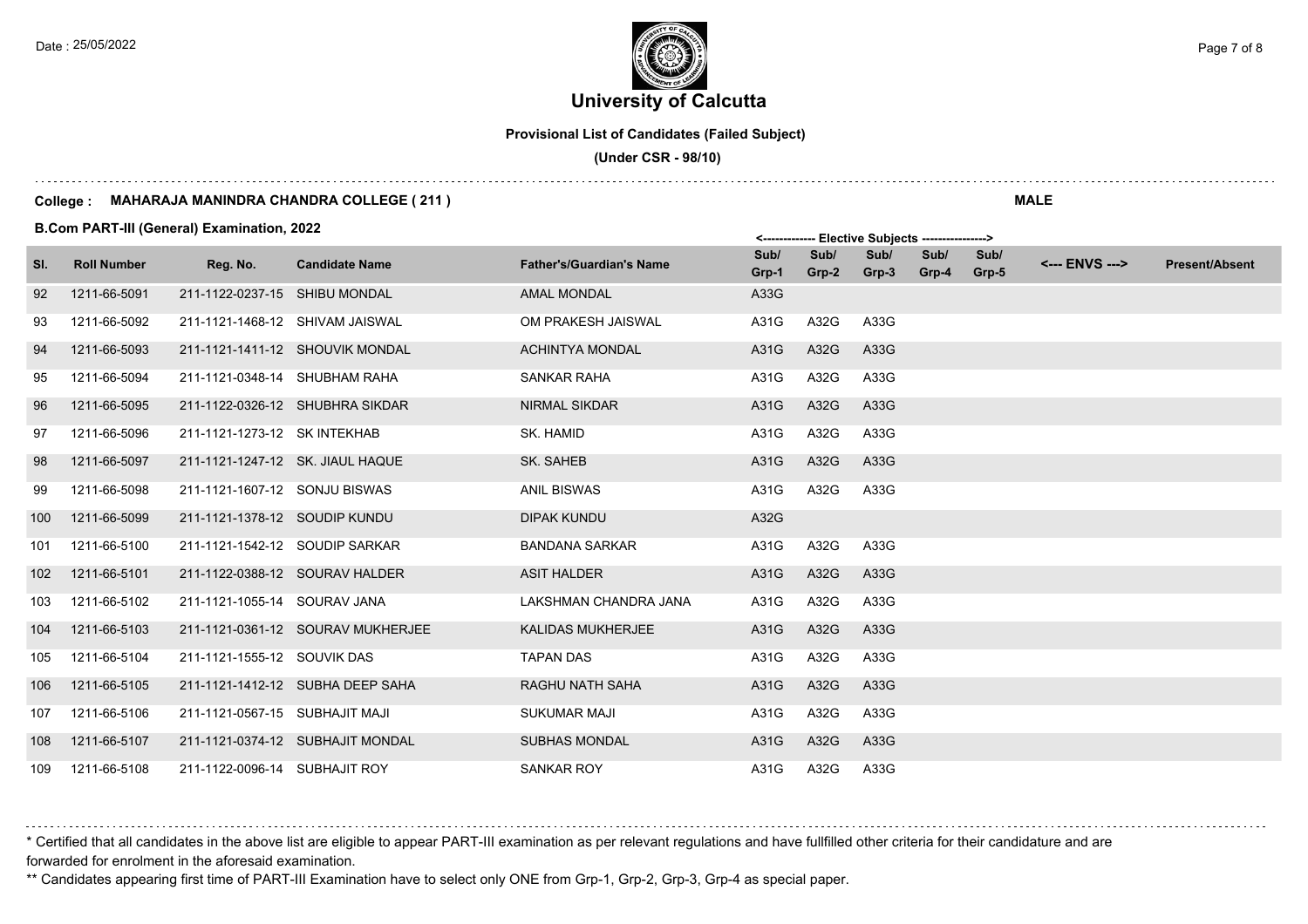### **University of Calcutta**  Date : 25/05/2022 **Page 8 of 8**  $\epsilon$  Page 8 of 8

**Provisional List of Candidates (Failed Subject)**

 **(Under CSR - 98/10)**

#### **College : MAHARAJA MANINDRA CHANDRA COLLEGE ( 211 )**

**B.Com PART-III (General) Examination, 2022**

|     |                    | <b>B.COM PART-IN (General) Examination, 2022</b> |                                       | <------------- Elective Subjects ----------------> |               |               |               |               |               |                |                       |
|-----|--------------------|--------------------------------------------------|---------------------------------------|----------------------------------------------------|---------------|---------------|---------------|---------------|---------------|----------------|-----------------------|
| SI. | <b>Roll Number</b> | Reg. No.                                         | <b>Candidate Name</b>                 | <b>Father's/Guardian's Name</b>                    | Sub/<br>Grp-1 | Sub/<br>Grp-2 | Sub/<br>Grp-3 | Sub/<br>Grp-4 | Sub/<br>Grp-5 | <--- ENVS ---> | <b>Present/Absent</b> |
| 110 | 1211-66-5109       | 211-1121-1586-12 SUBIR NANDY                     |                                       | <b>SUNIL NANDY</b>                                 | A31G          | A32G          | A33G          |               |               |                |                       |
| 111 | 1211-66-5110       | 211-1121-1454-12 SUMAN ROY                       |                                       | PRABIR ROY                                         | A31G          |               |               |               |               |                |                       |
| 112 | 1211-66-5111       |                                                  | 211-1121-0278-13 SUMANTA DUTTA        | <b>SANKAR DUTTA</b>                                | A31G          |               |               |               |               |                |                       |
| 113 | 1211-66-5112       | 211-1121-0187-13 SUMIT MANNA                     |                                       | <b>SAMIR MANNA</b>                                 | A31G          | A32G          | A33G          |               |               |                |                       |
| 114 | 1211-66-5113       | 211-1121-0711-15 SUNNY SINGH                     |                                       | <b>SANJOY SINGH</b>                                | A31G          | A32G          | A33G          |               |               |                |                       |
| 115 | 1211-66-5114       | 211-1121-1516-12 SURAJ KOLAY                     |                                       | <b>DILIP KOLAY</b>                                 | A31G          | A32G          | A33G          |               |               |                |                       |
| 116 | 1211-66-5115       | 211-1121-0266-14 SURAJ NAIYA                     |                                       | <b>MANGAL NAIYA</b>                                | A32G          |               |               |               |               |                |                       |
| 117 | 1211-66-5116       | 211-1121-0263-14 SUROJIT DAS                     |                                       | <b>BALAI DAS</b>                                   | A31G          | A32G          | A33G          |               |               |                |                       |
| 118 | 1211-66-5117       |                                                  | 211-1121-0561-15 SUSHAVAN CHAKRABORTY | <b>SANJIT CHAKRABORTY</b>                          | A31G          |               |               |               |               |                |                       |
| 119 | 1211-66-5118       |                                                  | 211-1121-0377-12 SUSHOBHAN KOLEY      | <b>PRADIP KOLEY</b>                                | A31G          | A32G          | A33G          |               |               |                |                       |
| 120 | 1211-66-5119       | 211-1121-1538-12 SUVAJIT BOSE                    |                                       | <b>SHIBU RAM BOSE</b>                              | A31G          | A32G          | A33G          |               |               |                |                       |
| 121 | 1211-66-5120       |                                                  | 211-1122-0331-12 SWARUP MONDAL        | <b>MONORANJAN MONDAL</b>                           | A31G          | A32G          | A33G          |               |               |                |                       |
| 122 | 1211-66-5121       | 211-1121-0529-15 TANMOY PAUL                     |                                       | <b>TAPAN PAUL</b>                                  | A31G          | A32G          | A33G          |               |               |                |                       |
| 123 | 1211-66-5122       | 211-1121-0326-14 TONMAY GHOSH                    |                                       | LALU GHOSH                                         | A31G          | A32G          | A33G          |               |               |                |                       |
| 124 | 1211-66-5123       | 211-1122-0334-13 VIKASH DAS                      |                                       | <b>RAJ KUMAR DAS</b>                               | A31G          | A32G          | A33G          |               |               |                |                       |
| 125 | 1211-66-5124       | 211-1121-1469-12 VISHAL GUPTA                    |                                       | <b>RAM NIWAS GUPTA</b>                             | A31G          | A32G          | A33G          |               |               |                |                       |
| 126 | 1211-66-5125       |                                                  | 211-1121-0269-14 VIVEK KUMAR KESHARI  | <b>BAL KRISHNA KESHARI</b>                         | A31G          | A32G          | A33G          |               |               |                |                       |
|     | 127  1211-66-5126  | 211-1121-1392-12 VIVEK SHAW                      |                                       | <b>LOKE NATH SHAW</b>                              | A31G          | A32G          | A33G          |               |               |                |                       |

\* Certified that all candidates in the above list are eligible to appear PART-III examination as per relevant regulations and have fullfilled other criteria for their candidature and are forwarded for enrolment in the aforesaid examination.

\*\* Candidates appearing first time of PART-III Examination have to select only ONE from Grp-1, Grp-2, Grp-3, Grp-4 as special paper.